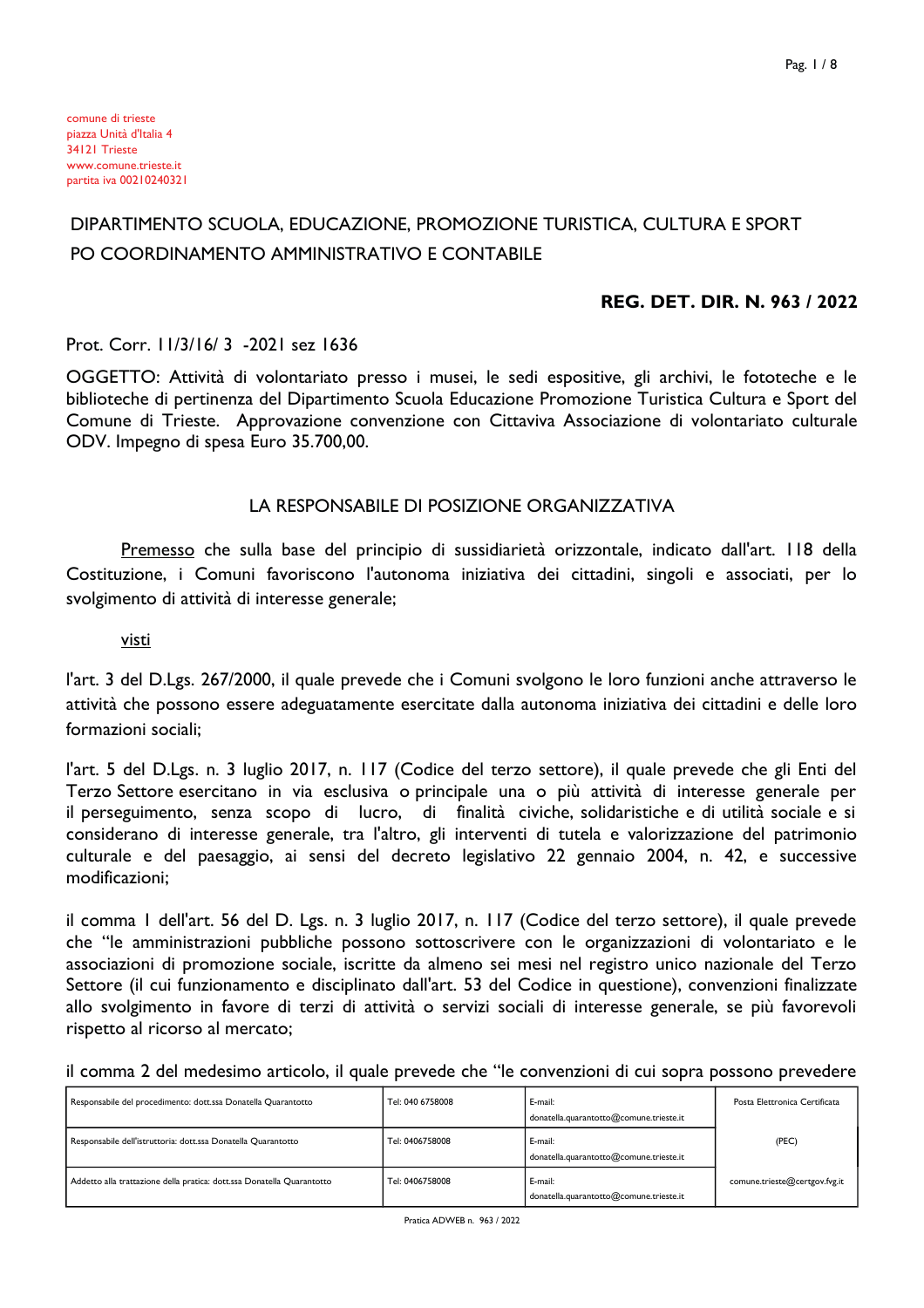esclusivamente il rimborso alle organizzazioni di volontariato e alle associazioni di promozione sociale delle spese effettivamente sostenute e documentate";

il comma 3 del medesimo articolo, il quale prevede che "l'individuazione delle organizzazioni di volontariato e delle associazioni di promozione sociale con cui stipulare la convenzione è fatta nel rispetto dei principi di imparzialità, pubblicità, trasparenza, partecipazione e parità di trattamento, mediante procedure comparative riservate alle medesime";

la L.R. 23/2012 "Disciplina organica sul volontariato e sulle associazioni di promozione sociale" ed in particolare gli artt. 14 e 25, i quali prevedono che in attuazione del principio di sussidiarietà e per promuovere forme di amministrazione condivisa, le organizzazioni di volontariato e le associazioni di promozione sociale iscritte nel Registro da almeno sei mesi possono stipulare convenzioni con la Regione, gli enti e aziende il cui ordinamento è disciplinato dalla Regione e gli enti locali per lo svolgimento delle attività indicate;

l'art. 12 dello Statuto del Comune di Trieste il quale prevede che il Comune può stipulare, con associazioni, organizzazioni di volontariato e società cooperative operanti, convenzioni per una migliore e coordinata gestione dei servizi erogati;

l'art. 30, comma 8 del D.Lgs. 50/2016, il quale conferma l'esclusione della disciplina del Terzo Settore dall'ambito di applicazione di tale legge e prevede che " gsi applicano le disposizioni di cui alla legge 7 agosto 1990, n. 241 alla stipula del contratto e alla fase di esecuzione si applicano le disposizioni del codice civile.":

visto il Dup 2021-2023, approvato con deliberazione consiliare n. 8 dd. 31/03/2021, nel quale si cita la ricchezza delle associazioni e dei volontari operanti nel settore culturale e si auspica una maggior collaborazione con tali operatori;

rilevato che il Comune di Trieste ha stipulato con l'Associazione Culturale di Volontariato Cittaviva ONLUS e con l'Associazione Triestina Amici dei Musei "Marcello Maschirini" delle convenzioni per lo svolgimento di attività integrative, complementari o di supporto ad attività istituzionali da attuarsi presso i musei, le sedi espositive, gli archivi, le fototeche e le biblioteche di pertinenza del Dipartimento Scuola Educazione Promozione Turistica Cultura e Sport del Comune di Trieste;

dato atto che dette convenzioni sono scadute;

vista la deliberazione giuntale 578 dd. 16.12.2021, immediatamente esecutiva, con la quale è stato deciso di avviare una collaborazione, mediante stipula di una convenzione, con massimo due Enti del Terzo Settore (organizzazioni di volontariato e associazioni di promozione sociale) per la svolgimento di attività integrative, complementari o di supporto ad attività istituzionali da attuarsi presso i musei, le sedi espositive, gli archivi, le fototeche e le biblioteche di pertinenza del Dipartimento Scuola Educazione Promozione Turistica Cultura e Sport del Comune di Trieste individuando i soggetti con cui stipulare la convenzione mediante pubblicazione di avviso pubblico;

| Responsabile del procedimento: dott.ssa Donatella Quarantotto          | Tel: 040 6758008 | E-mail:<br>donatella.quarantotto@comune.trieste.it | Posta Elettronica Certificata |
|------------------------------------------------------------------------|------------------|----------------------------------------------------|-------------------------------|
| Responsabile dell'istruttoria: dott.ssa Donatella Quarantotto          | Tel: 0406758008  | E-mail:<br>donatella.quarantotto@comune.trieste.it | (PEC)                         |
| Addetto alla trattazione della pratica: dott.ssa Donatella Quarantotto | Tel: 0406758008  | E-mail:<br>donatella.quarantotto@comune.trieste.it | comune.trieste@certgov.fvg.it |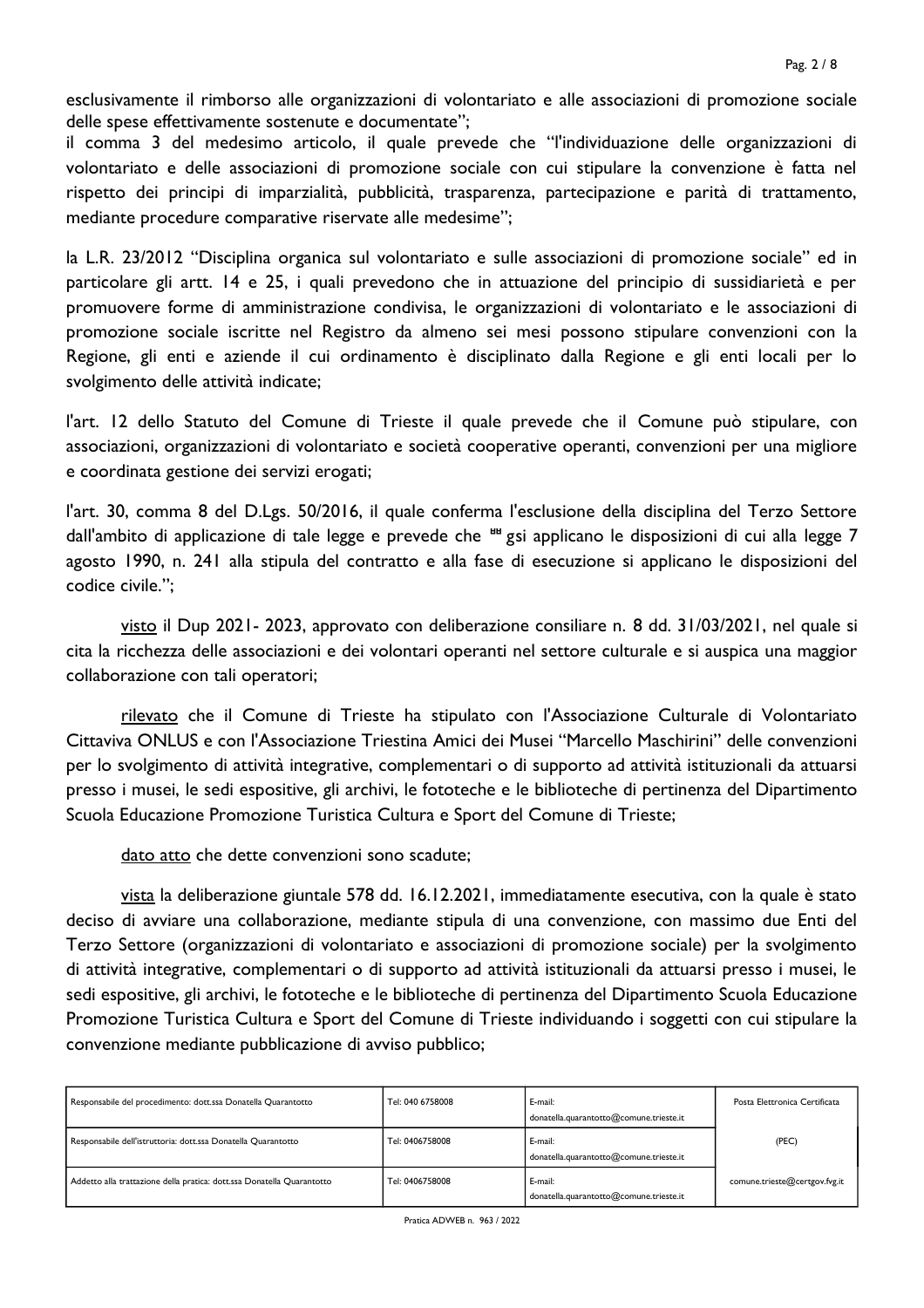considerato che con la medesima deliberazione è stato previsto di procedere ad una valutazione comparativa, ai sensi del D. Lgs. 3 luglio 2017, n. 117, tra organizzazioni di volontariato e le associazioni di promozione sociale, in possesso dei requisiti prescritti, che avranno presentato la manifestazione di interesse, solo nel caso in cui il numero di tali manifestazioni fosse superiore a due;

dato atto che, ai sensi della deliberazione giuntale 578 dd. 16.12.2021, immediatamente esecutiva, le organizzazioni di volontariato e le associazioni di promozione sociale devono possedere i seguenti requisiti:

- a) alla data di pubblicazione dell'avviso essere iscritte da almeno sei mesi nel Registro generale del volontariato organizzato della Regione Friuli Venezia Giulia oppure, se operante, nel Registro Unico Nazionale del Terzo Settore (in fase di attivazione);
- b) avere tra le finalità statutarie la realizzazione di attività volte alla valorizzazione e/o promozione e diffusione della conoscenza del patrimonio culturale;
- c) esperienza di almeno un anno in attività riguardanti interventi di tutela e valorizzazione del patrimonio culturale e del paesaggio, ai sensi del decreto legislativo 22 gennaio 2004, n. 42, e successive modificazioni, maturata nell'ambito territoriale della Regione Friuli Venezia Giulia;
- d) non sussistere alcune delle condizioni previste dall'art. 80 del D.Lgs. 50/2016;
- e) non essere in situazioni, ai sensi della normativa vigente, che inibiscono di contrarre con la pubblica amministrazione;

dato atto, inoltre, che, ai sensi della deliberazione giuntale 578 dd. 16.12.2021, immediatamente esecutiva, le convenzioni aventi ad oggetto "Svolgimento di attività integrative, complementari o di supporto a attività istituzionali da attuarsi presso i musei, le sedi espositive, gli archivi, le fototeche e le biblioteche di pertinenza del Dipartimento Scuola Educazione Promozione Turistica Cultura e Sport del Comune di Trieste", che verranno stipulate con le due organizzazioni di volontariato e /o associazioni di promozione sociale individuate secondo quanto indicato ai punti precedenti, regoleranno quanto prescritto dall'art. 14 della L.R. 23/2012 e dovranno prevedere:

- 1. la seguente attività di massima: azioni di accoglienza ed assistenza al pubblico, supporto alla sorveglianza, piccola manutenzione di sale, collezioni, stabulari, depositi, aiuole, serre, supporto per il riordino del materiale d'archivio e per la revisione a catalogo delle collezioni librarie, assistenza all'attività didattica, assistenza all'attività di ordinamento, pulizia, studio, inventariazione recupero, valorizzazione e mantenimento delle collezioni;
- 2. la disponibilità di un numero minimo indicativo di 30 ore di attività alla settimana;
- 3. una durata triennale, rinnovabile per ulteriori tre anni;
- 4. lo svolgimento dell'attività a titolo gratuito e quindi senza che sia dovuto alcun compenso da parte del Comune di Trieste;
- 5. la possibilità di anticipare le spese per la copertura assicurativa contro gli infortuni e le malattie connesse allo svolgimento dell'attività, nonché la responsabilità civile verso terzi per ogni volontario impegnato nell'attività stessa, previa presentazione della documentazione giustificativa della spesa, e di condizionare tale anticipo all'obbligo da parte dell'Associazione di presentare domanda di contributo per il rimborso delle spese assicurative alla Regione Friuli Venezia Giulia (ai sensi della L.R. 23/2012). Nel caso di concessione del contributo da parte della Regione l'Associazione provvederà alla restituzione al Comune di Trieste delle somme anticipate per

| Responsabile del procedimento: dott.ssa Donatella Quarantotto          | Tel: 040 6758008 | E-mail:<br>donatella.quarantotto@comune.trieste.it | Posta Elettronica Certificata |
|------------------------------------------------------------------------|------------------|----------------------------------------------------|-------------------------------|
| Responsabile dell'istruttoria: dott.ssa Donatella Quarantotto          | Tel: 0406758008  | E-mail:<br>donatella.quarantotto@comune.trieste.it | (PEC)                         |
| Addetto alla trattazione della pratica: dott.ssa Donatella Quarantotto | Tel: 0406758008  | E-mail:<br>donatella.quarantotto@comune.trieste.it | comune.trieste@certgov.fvg.it |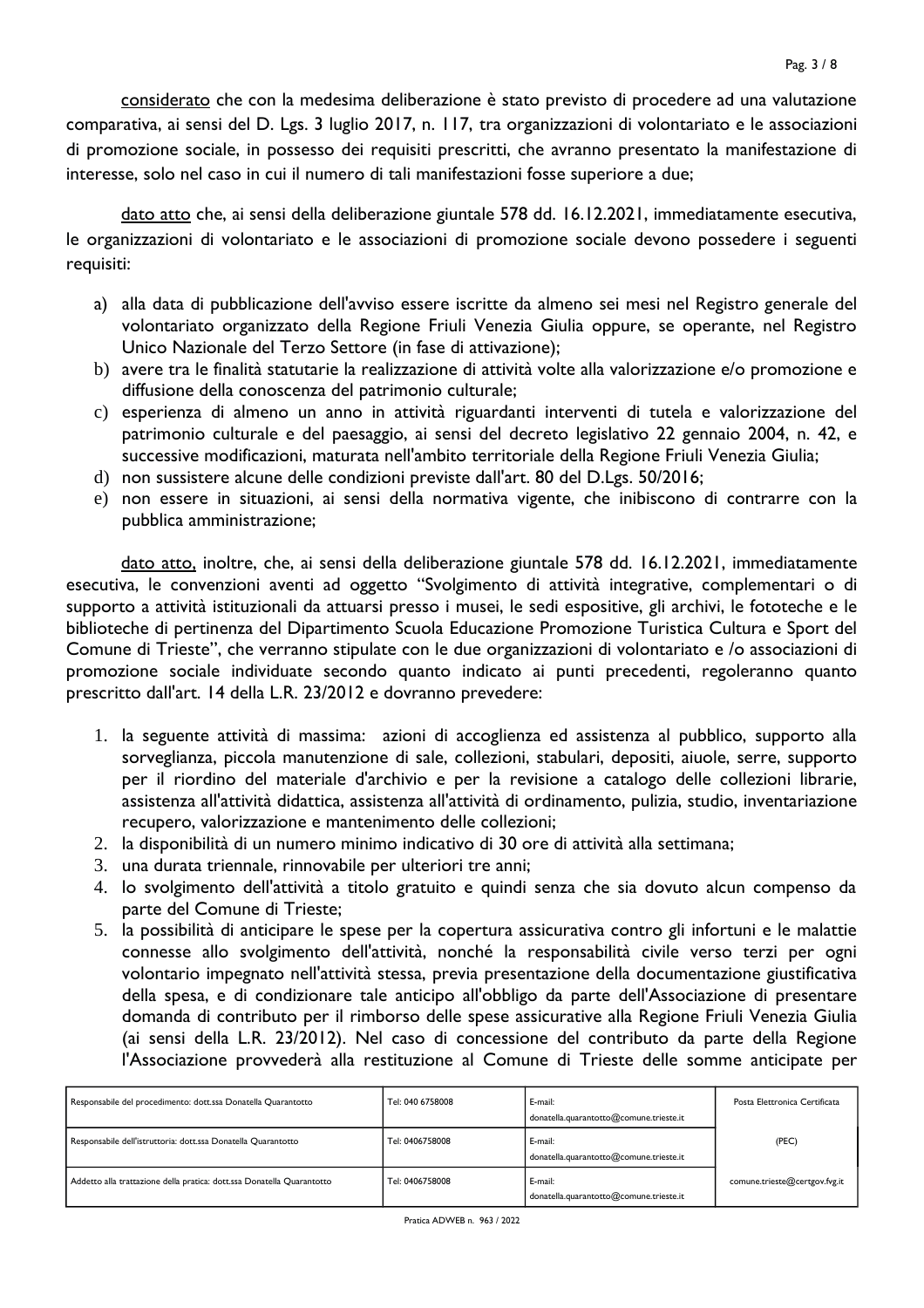l'assicurazione dei volontari:

- 6. un rimborso spese per l'importo massimo annuo di Euro 11.900,00 per ogni associazione (comprensivo delle spese di assicurazione sopraindicate);
- 7. a richiesta dell'associazione, potrà essere messa a disposizione gratuitamente una sede operativa;

visto che con determinazione dirigenziale n. 35/2022, adottata in data 05.01.2022 ed esecutiva in data 11.01.2022 è stata approvato l'avviso al fine di raccoglie manifestazioni d'interesse volte ad individuare due soggetti del Terzo Settore (organizzazioni di volontariato e associazioni di promozione sociale) con cui stipulare apposita convenzione per le attività integrative, complementari o di supporto a attività istituzionali, da attuarsi presso i musei, le sedi espositive, gli archivi, le fototeche e le biblioteche per un periodo di tre anni, rinnovabile per un ulteriore triennio, ed è stata prenotata la realtiva spesa sul capitolo 000146900 nel seguente modo:

- anno 2022: Euro 23.800,00
- $-$  anno 2023: Euro 23.800,00
- anno 2024: Euro 23.800,00;

dato atto che l'avviso è stato pubblicato sul sito internet del Comune di Trieste dal 21.01.2022 al 10.02.2022:

rilevato che entro i termini indicati Cittaviva Associazione di Volontariato culturale ODV (C.F. 90056620322) ha manifestato l'interesse a stipulare apposita convenzione con il Comune di Trieste per l'attività di volontariato presso i musei, le sedi espositive, gli archivi, le fototeche e le biblioteche di pertinenza del Dipartimento Scuola Educazione Promozione Turistica Cultura e Sport;

vista la convenzione per l'attività di volontariato i presso i musei, le sedi espositive, gli archivi, le fototeche e le biblioteche di pertinenza del Dipartimento Scuola Educazione Promozione Turistica Cultura e Sport avente durata triennale, allegata in parte integrante e sostanziale al presente atto, la quale prevede un rimborso spese annuo di Euro 11.900,00, suddiviso in relazione all'inizio dell'attività nel seguente modo:

- anno 2022: Euro 5.950.00
- anno 2023: Euro 11.900.00
- anno 2024: Euro 11.900,00
- anno 2025: Euro 5.950,00;

vista la nota informativa sulla valutazione dei rischi interferenziali redatta ai sensi del D. Lgs. 09.04.2008, n. 81 e successive modifiche ed integrazioni e dato atto che non vi sono oneri della sicurezza in quanto trattasi di attività di volontariato:

vista la deliberazione consiliare n. 8 dd. 31/03/2021 avente ad oggetto: Documento unico di Programmazione (DUP) - 2021-2023 e Bilancio di previsione 2021-2023. Approvazione." immediatamente eseguibile;

vista la deliberazione della Giunta Comunale n. 283 dd. 01.07.2021, avente ad oggetto: Piano

| Responsabile del procedimento: dott.ssa Donatella Quarantotto          | Tel: 040 6758008 | E-mail:<br>donatella.quarantotto@comune.trieste.it | Posta Elettronica Certificata |
|------------------------------------------------------------------------|------------------|----------------------------------------------------|-------------------------------|
| Responsabile dell'istruttoria: dott.ssa Donatella Quarantotto          | Tel: 0406758008  | E-mail:<br>donatella.quarantotto@comune.trieste.it | (PEC)                         |
| Addetto alla trattazione della pratica: dott.ssa Donatella Quarantotto | Tel: 0406758008  | E-mail:<br>donatella.quarantotto@comune.trieste.it | comune.trieste@certgov.fvg.it |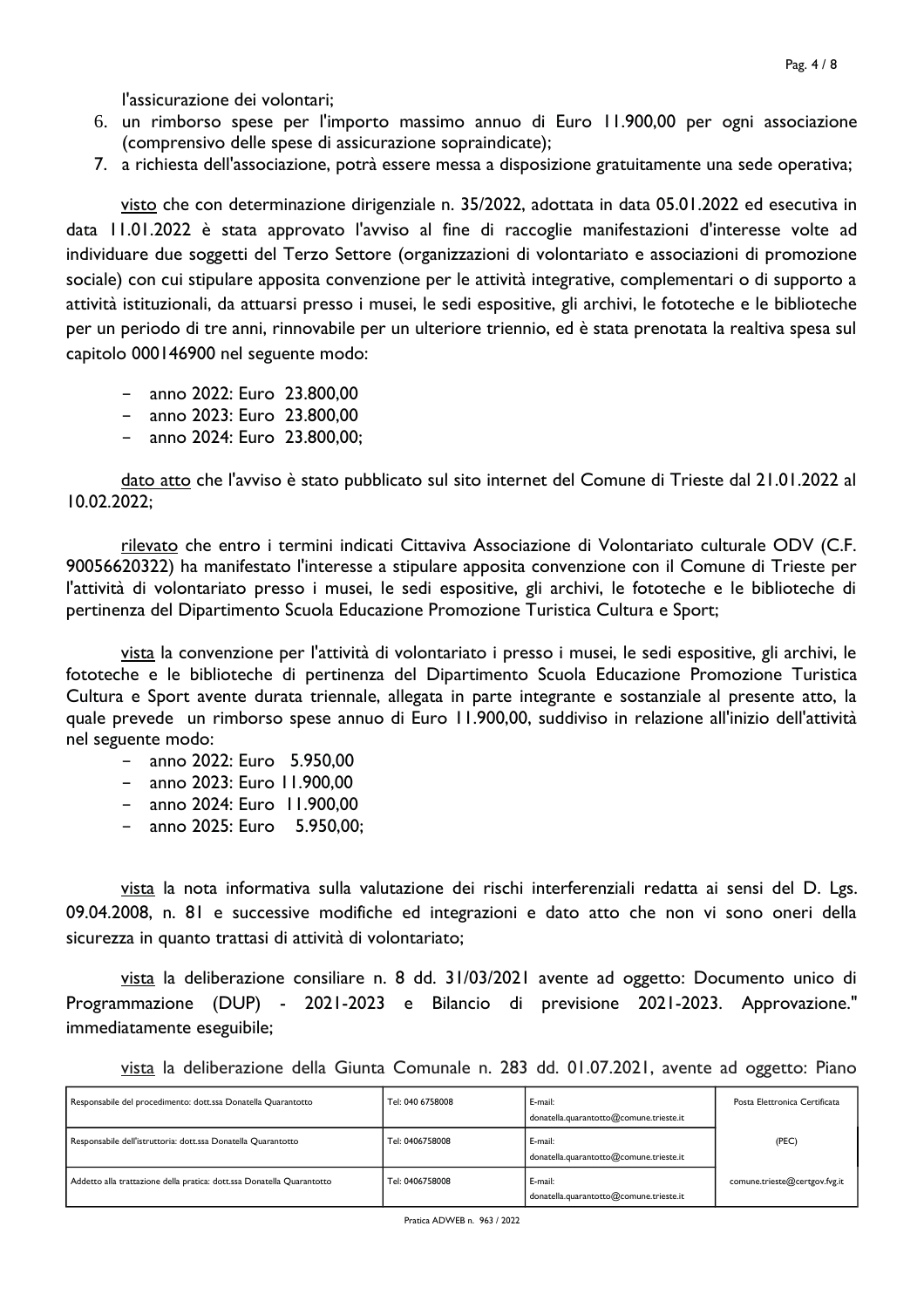Esecutivo di Gestione 2021 - 2023. Piano della prestazione e Piano dettagliato degli obiettivi 2021;

dato atto che dal l° gennaio 2022 il Comune di Trieste si trova in esercizio provvisorio ai sensi dell'art. 163, commi 3 e 5 del D.Lgs. 267/2000;

dato atto che l'attività di volontariato presso i musei, le sedi espositive, gli archivi, le fototeche e le biblioteche ha carattere continuativo ed è necessaria per mantenere il livello qualitativo e quantitativo dei servizi esistenti:

dato atto che l'obbligazione giuridicamente perfezionata viene a scadenza nel seguente modo:

- $-$  anno 2022: Euro 5.950,00
- anno 2023: Euro 11.900,00
- anno 2024: Euro 11.900,00
- anno 2025: Euro 5.950.00:  $\sim$   $-$

dato atto che il cronoprogramma dei pagamenti per la spesa in argomento è il seguente:

- $-$  anno 2022: Euro 5.950.00
- $-$  anno 2023: Euro 11.900.00
- anno 2024: Euro 11.900,00
- $-$  anno 2025: Euro 5.950.00

espresso il parere di cui all'art. 147 bis del D.Lgs. n. 267/2000, in ordine alla regolarità e correttezza amministrativa;

visti:

- l'art. 131 del vigente Statuto del Comune di Trieste relativamente alla competenza all'adozione dell'atto:
- l'art.107 del T.U. delle leggi sull'ordinamento degli Enti Locali (D.Lgs. 18 agosto 2000, n. 267);

vista la Determinazione Dirigenziale n. 38 dd. 31.07.2017 con la quale è stata conferita la Posizione Organizzativa "Coordinamento Amministrativo e Contabile" alla dott.ssa Donatella Quarantotto a decorrere dal 01.08.2017 fino al termine del mandato elettivo, con un prolungamento automatico di otto mesi rispetto alla fine del mandato stesso;

#### **DFTFRMINA**

1. di stipulare con Cittaviva Associazione di Volontariato culturale ODV (C.F. 90056620322) la convenzione per l'attività di volontariato presso i musei, le sedi espositive, gli archivi, le fototeche e le biblioteche di pertinenza del Dipartimento Scuola Educazione Promozione Turistica Cultura e Sport per un periodo di tre anni con possibilità di rinnovo alle stesse condizioni e modalità, per un ulteriore triennio:

| Responsabile del procedimento: dott.ssa Donatella Quarantotto          | Tel: 040 6758008 | E-mail:<br>donatella.quarantotto@comune.trieste.it | Posta Elettronica Certificata |
|------------------------------------------------------------------------|------------------|----------------------------------------------------|-------------------------------|
| Responsabile dell'istruttoria: dott.ssa Donatella Quarantotto          | Tel: 0406758008  | E-mail:<br>donatella.quarantotto@comune.trieste.it | (PEC)                         |
| Addetto alla trattazione della pratica: dott.ssa Donatella Quarantotto | Tel: 0406758008  | E-mail:<br>donatella.quarantotto@comune.trieste.it | comune.trieste@certgov.fvg.it |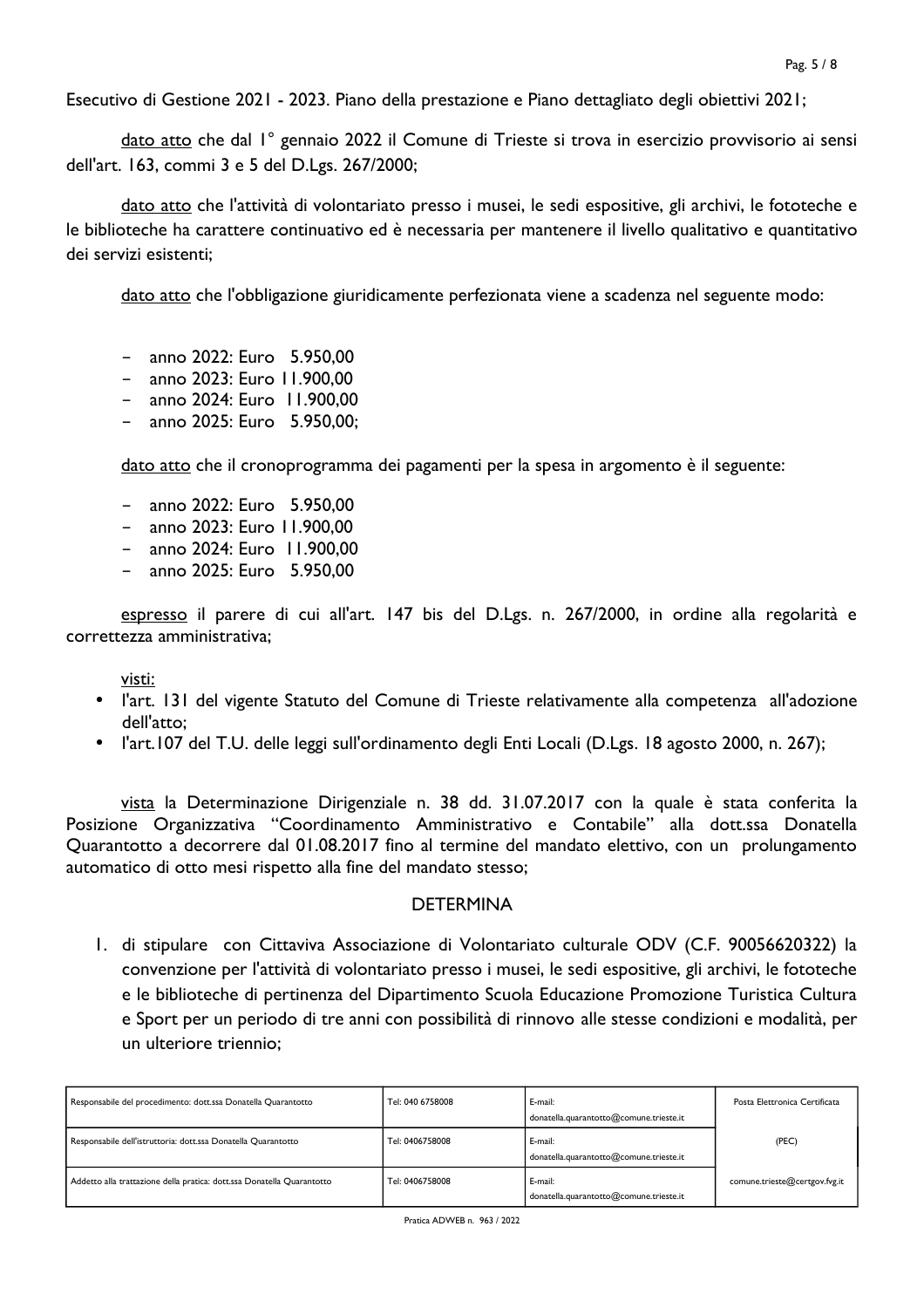- 2. di approvare la convenzione indicata al punto I e allegata in parte integrante e sostanziale al presente atto, la quale prevede che il rimborso spese complessivo per tutte le attività di volontariato previste, non potrà superare l'importo massimo annuo di Euro 11.900,00, suddiviso in relazione all'inizio dell'attività nel seguente modo:
	- anno 2022: Euro 5.950.00 - anno 2023: Euro 11.900.00 - anno 2024: Euro 11.900.00 - anno 2025: Euro 5.950,00
- 3. di approvare la nota informativa sulla valutazione dei rischi interferenziali redatta ai sensi del D. Lgs. 09.04.2008, n. 81 e successive modifiche ed integrazioni, allegata in parte integrante e sostanziale al presente atto, che non prevede oneri della sicurezza in quanto trattasi di attività di volontariato:
- 4. di dare atto che l'obbligazione giuridicamente perfezionata e il cronoprogramma dei pagamenti viene a scadenza nel seguente modo:
	- anno 2022: Euro 5.950,00
	- anno 2023: Euro 11.900.00
	- anno 2024: Euro 11.900,00
	- anno 2025: Euro 5.950,00;

| Anno | Impegno/Pren. | Sub | Descrizione                                                                                              | Cap      | Importo   | Segno<br>Variazione | <b>Note</b> |
|------|---------------|-----|----------------------------------------------------------------------------------------------------------|----------|-----------|---------------------|-------------|
| 2022 | 20220027100   | 0۱  | Attivit di volontariato presso<br>Musei sale espositive e<br>biblioteche - manifestazione<br>d'interesse | 00146900 | 11.900,00 |                     |             |
| 2023 | 20230018089   | 0   | Attivit di volontariato presso<br>Musei sale espositive e<br>biblioteche - manifestazione<br>d'interesse | 00146900 | 11.900,00 |                     |             |
| 2024 | 20240009486   | 0   | Attivit di volontariato presso<br>Musei sale espositive e<br>biblioteche - manifestazione<br>d'interesse | 00146900 | 11.900,00 |                     |             |
|      |               |     |                                                                                                          |          |           |                     |             |

5. di apportare le seguenti variazioni agli impegni/prenotazioni di seguito elencati :

6. di tramutare le seguenti prenotazioni in impegno per una spesa complessiva di Euro 29.750,00, effettuando contestualmente le variazioni necessarie tra quanto prenotato e quanto impegnato:

| Anno                                                                   | Prenotaz, N. | Descrizione                                  | Cap                   |                 | <b>CE</b>        | ν<br>livello                                       |                                                    | Progr.                                             | Prog.                         | D/N |          | Importo | Note                          |
|------------------------------------------------------------------------|--------------|----------------------------------------------|-----------------------|-----------------|------------------|----------------------------------------------------|----------------------------------------------------|----------------------------------------------------|-------------------------------|-----|----------|---------|-------------------------------|
| 2022                                                                   | 20220027099  | Attivit di volontariato<br>presso Musei sale | 00   4690   0233<br>0 |                 |                  | U.I.0<br>4.04.0                                    | 00004                                              |                                                    | 04002                         | IN. | 5.950,00 |         |                               |
|                                                                        |              |                                              |                       |                 |                  |                                                    |                                                    |                                                    |                               |     |          |         |                               |
| Responsabile del procedimento: dott.ssa Donatella Quarantotto          |              |                                              |                       |                 | Tel: 040 6758008 |                                                    |                                                    | E-mail:<br>donatella.quarantotto@comune.trieste.it |                               |     |          |         | Posta Elettronica Certificata |
| Responsabile dell'istruttoria: dott.ssa Donatella Quarantotto          |              |                                              |                       |                 | Tel: 0406758008  |                                                    | E-mail:<br>donatella.quarantotto@comune.trieste.it |                                                    |                               |     |          | (PEC)   |                               |
| Addetto alla trattazione della pratica: dott.ssa Donatella Quarantotto |              |                                              |                       | Tel: 0406758008 |                  | E-mail:<br>donatella.quarantotto@comune.trieste.it |                                                    |                                                    | comune.trieste@certgov.fvg.it |     |          |         |                               |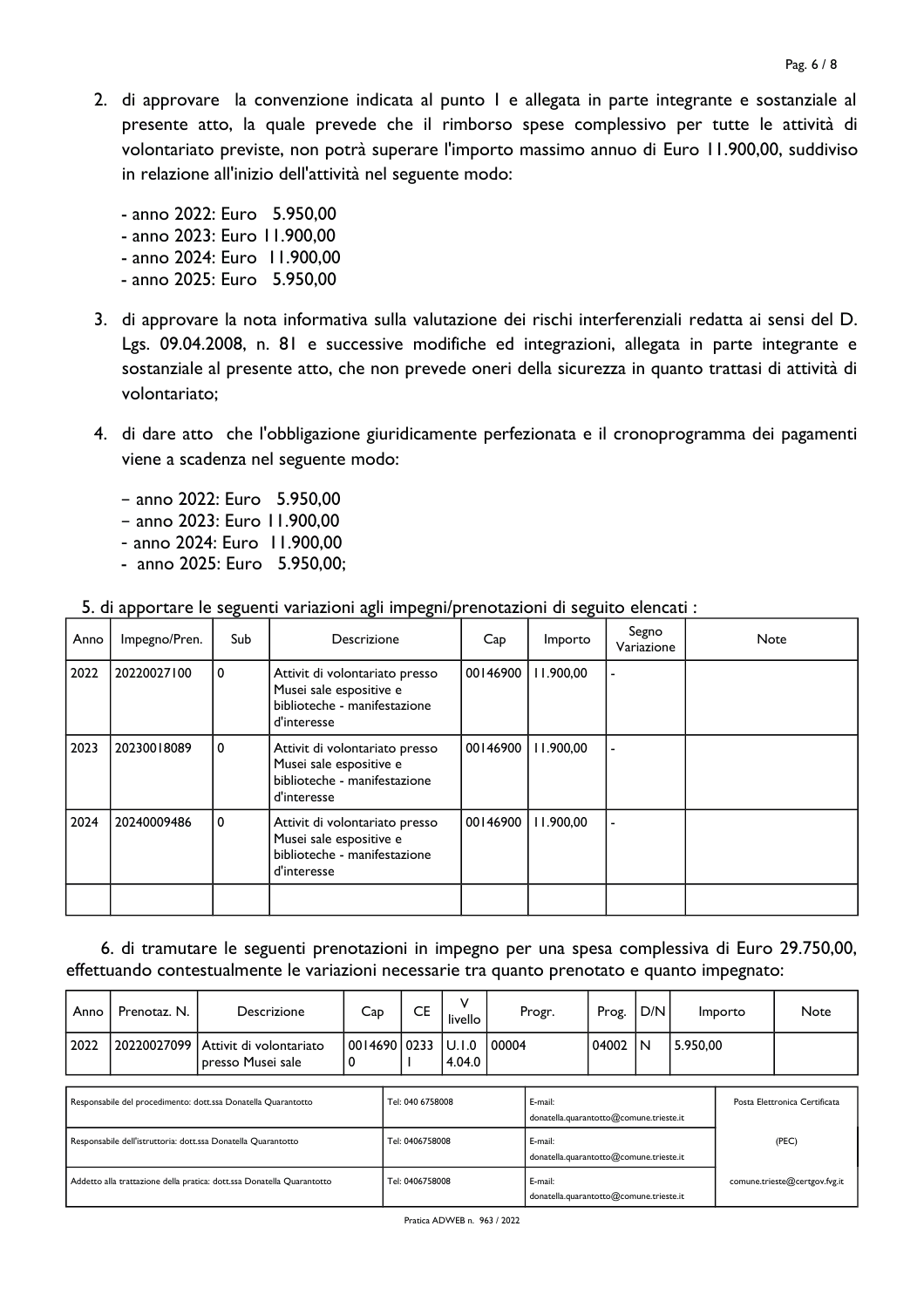|      |             | espositive e biblioteche<br>- manifestazione<br>d'interesse                                                 |                     | 1.001                            |        |          |           |  |
|------|-------------|-------------------------------------------------------------------------------------------------------------|---------------------|----------------------------------|--------|----------|-----------|--|
| 2023 | 20230018088 | Attivit di volontariato<br>presso Musei sale<br>espositive e biblioteche<br>- manifestazione<br>d'interesse | 0014690   0233<br>0 | <b>JU.I.0</b><br>4.04.0<br>1.001 | 100004 | 04002 IN | 11.900,00 |  |
| 2024 | 20240009485 | Attivit di volontariato<br>presso Musei sale<br>espositive e biblioteche<br>- manifestazione<br>d'interesse | 001469010233<br>0   | <b>JU.I.0</b><br>4.04.0<br>1.001 | 100004 | 04002 IN | 11.900.00 |  |
|      |             |                                                                                                             |                     |                                  |        |          |           |  |

## 7. di impegnare la spesa complessiva di Euro 5.950,00 ai capitoli di seguito elencati :

| Anno | Cap          | Descrizione                                                                                                                                                | CE    | V livello            | Programma | Progetto | D/N | Importo  | Note |
|------|--------------|------------------------------------------------------------------------------------------------------------------------------------------------------------|-------|----------------------|-----------|----------|-----|----------|------|
| 2025 | 001469<br>00 | <b>TRASFERIMENTI</b><br><b>CORRENTI A</b><br><b>ISTITUZIONI</b><br><b>SOCIALI PRIVATE</b><br>A CURA DEL<br><b>SERVIZIO MUSEI E I</b><br><b>BIBLIOTECHE</b> | 02331 | U.1.04.04.<br>01.001 | 00004     | 04002    | N   | 5.950,00 |      |
|      |              |                                                                                                                                                            |       |                      |           |          |     |          |      |

Allegati: CittaViva Volontari Informativa 2022.pdf Convenzione\_CV\_2022\_con\_informativa.pdf

## LA RESPONSABILE DI POSIZIONE ORGANIZZATIVA dott.ssa Donatella Quarantotto

| Responsabile del procedimento: dott.ssa Donatella Quarantotto          | Tel: 040 6758008 | E-mail:<br>donatella.quarantotto@comune.trieste.it | Posta Elettronica Certificata |
|------------------------------------------------------------------------|------------------|----------------------------------------------------|-------------------------------|
| Responsabile dell'istruttoria: dott.ssa Donatella Quarantotto          | Tel: 0406758008  | E-mail:<br>donatella.quarantotto@comune.trieste.it | (PEC)                         |
| Addetto alla trattazione della pratica: dott.ssa Donatella Quarantotto | Tel: 0406758008  | E-mail:<br>donatella.quarantotto@comune.trieste.it | comune.trieste@certgov.fvg.it |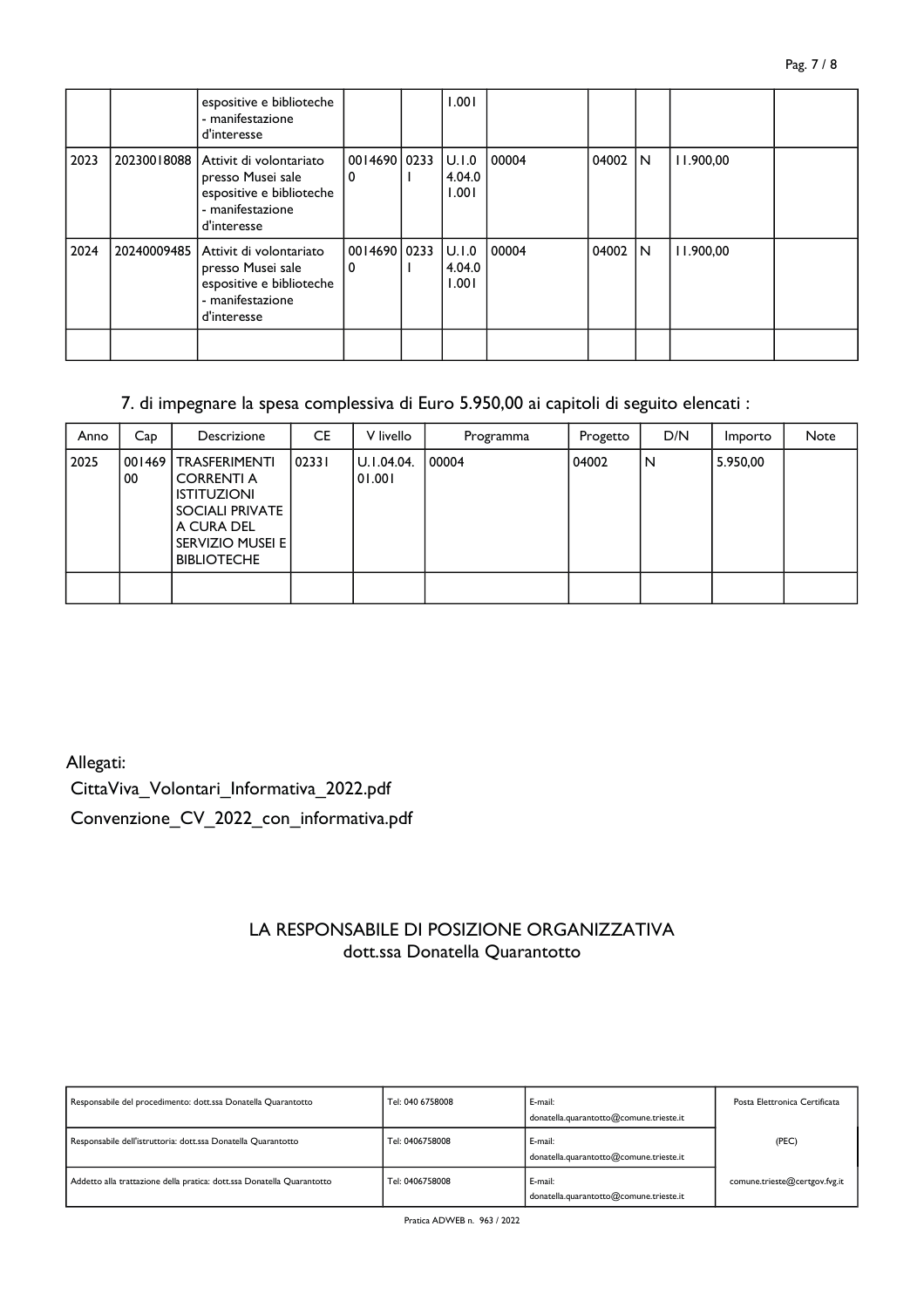| Trieste, vedi data firma digitale | Documento sottoscritto con firma digitale |
|-----------------------------------|-------------------------------------------|
|                                   | (ex art. 24 del D.L.vo 82/2005 e s.m.i.)  |

| Responsabile del procedimento: dott.ssa Donatella Quarantotto          | Tel: 040 6758008 | E-mail:<br>donatella.quarantotto@comune.trieste.it | Posta Elettronica Certificata |
|------------------------------------------------------------------------|------------------|----------------------------------------------------|-------------------------------|
| Responsabile dell'istruttoria: dott.ssa Donatella Quarantotto          | Tel: 0406758008  | E-mail:<br>donatella.quarantotto@comune.trieste.it | (PEC)                         |
| Addetto alla trattazione della pratica: dott.ssa Donatella Quarantotto | Tel: 0406758008  | E-mail:<br>donatella.quarantotto@comune.trieste.it | comune.trieste@certgov.fvg.it |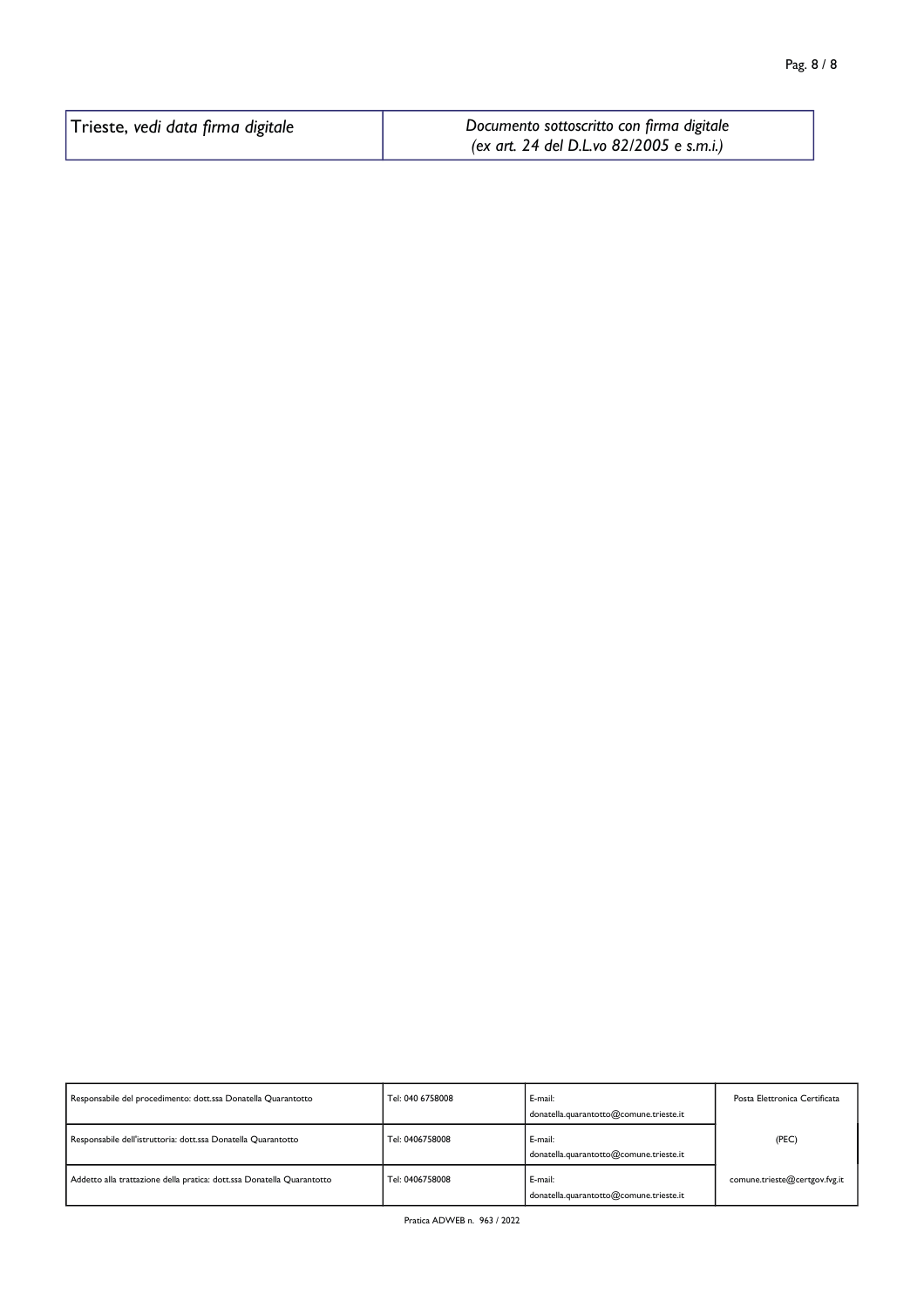# Elenco firmatari

*ATTO SOTTOSCRITTO DIGITALMENTE AI SENSI DEL D.P.R. 445/2000 E DEL D.LGS. 82/2005 E SUCCESSIVE MODIFICHE E INTEGRAZIONI*

#### Questo documento è stato firmato da:

*NOME: QUARANTOTTO DONATELLA CODICE FISCALE: \*\*\*\*\*\*\*\*\*\*\* DATA FIRMA: 04/05/2022 14:53:02*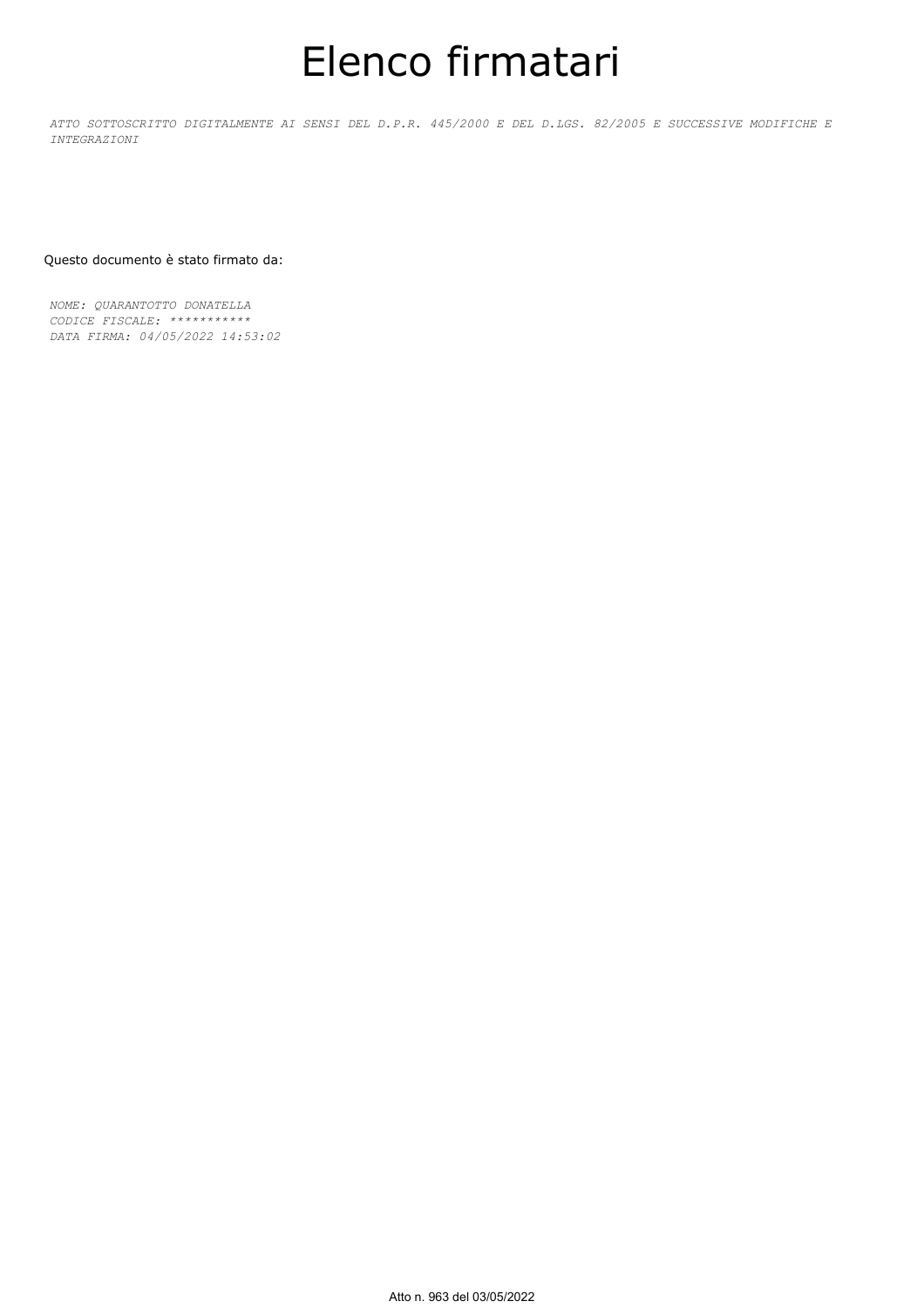

## DIPARTIMENTO SCUOLA, EDUCAZIONE, PROMOZIONE TURISTICA, CULTURA E SPORT PO COORDINAMENTO AMMINISTRATIVO E CONTABILE

#### REG. DET. DIR. N. 963 / 2022

OGGETTO: Attività di volontariato presso i musei, le sedi espositive, gli archivi, le fototeche e le biblioteche di pertinenza del Dipartimento Scuola Educazione Promozione Turistica Cultura e Sport del Comune di Trieste. Approvazione convenzione con Cittaviva Associazione di volontariato culturale ODV. Impegno di spesa Euro 35.700,00. Prot. Corr. 11/3/16/3 -2021 sez 1636

#### Allegati:

CittaViva\_Volontari\_Informativa\_2022.pdf Convenzione CV 2022 con informativa.pdf

#### Si assegnano ai dati contabili sottoindicati i seguenti numeri:

| Progr.         | Numero          | Dato<br>Contabile | E/S | Anno | Impegno/<br>Accertamento | Sub         | Capitolo | Importo       | Segno                    | <b>CE</b> | V livello            | Descrizione                                                       | D/N |
|----------------|-----------------|-------------------|-----|------|--------------------------|-------------|----------|---------------|--------------------------|-----------|----------------------|-------------------------------------------------------------------|-----|
| $\mathbf{I}$   | 170036          | Variazione        | S   | 2022 | 20220027100              | 0           | 00146900 | 11.900.0<br>0 | ÷,                       | 02331     |                      |                                                                   | N   |
| $\overline{2}$ | 170037          | Variazione        | S   | 2023 | 20230018089              | $\mathbf 0$ | 00146900 | 11.900,0<br>0 | $\overline{\phantom{a}}$ | 02331     |                      |                                                                   | N   |
| 3              | 170039          | Variazione        | S   | 2024 | 20240009486              | $\mathbf 0$ | 00146900 | 11.900,0<br>0 | $\overline{\phantom{a}}$ | 02331     |                      |                                                                   | N   |
| 4              | 2025000<br>7452 | Impegno           | S   | 2025 |                          | 0           | 00146900 | 5.950,00      |                          | 02331     | U.1.04.04.<br>01.001 | Trasferimen<br>ti correnti a<br>Istituzioni<br>Sociali<br>Private | N   |
| 5              | 2022003<br>7052 | Tramuta           | S   | 2022 | 20220027099              | $\mathbf 0$ | 00146900 | 5.950,00      |                          | 02331     | U.1.04.04.<br>01.001 | Trasferimen<br>ti correnti a<br>Istituzioni<br>Sociali<br>Private | N   |
| 6              | 2023001<br>8175 | Tramuta           | S   | 2023 | 20230018088              | $\mathbf 0$ | 00146900 | 11.900.0<br>0 |                          | 02331     | U.1.04.04.<br>01.001 | Trasferimen<br>ti correnti a<br>Istituzioni<br>Sociali<br>Private | N   |
| 7              | 2024000<br>9519 | Tramuta           | S   | 2024 | 20240009485              | 0           | 00146900 | 11.900,0<br>0 |                          | 02331     | U.1.04.04.<br>01.001 | Trasferimen<br>ti correnti a<br>Istituzioni<br>Sociali            | N   |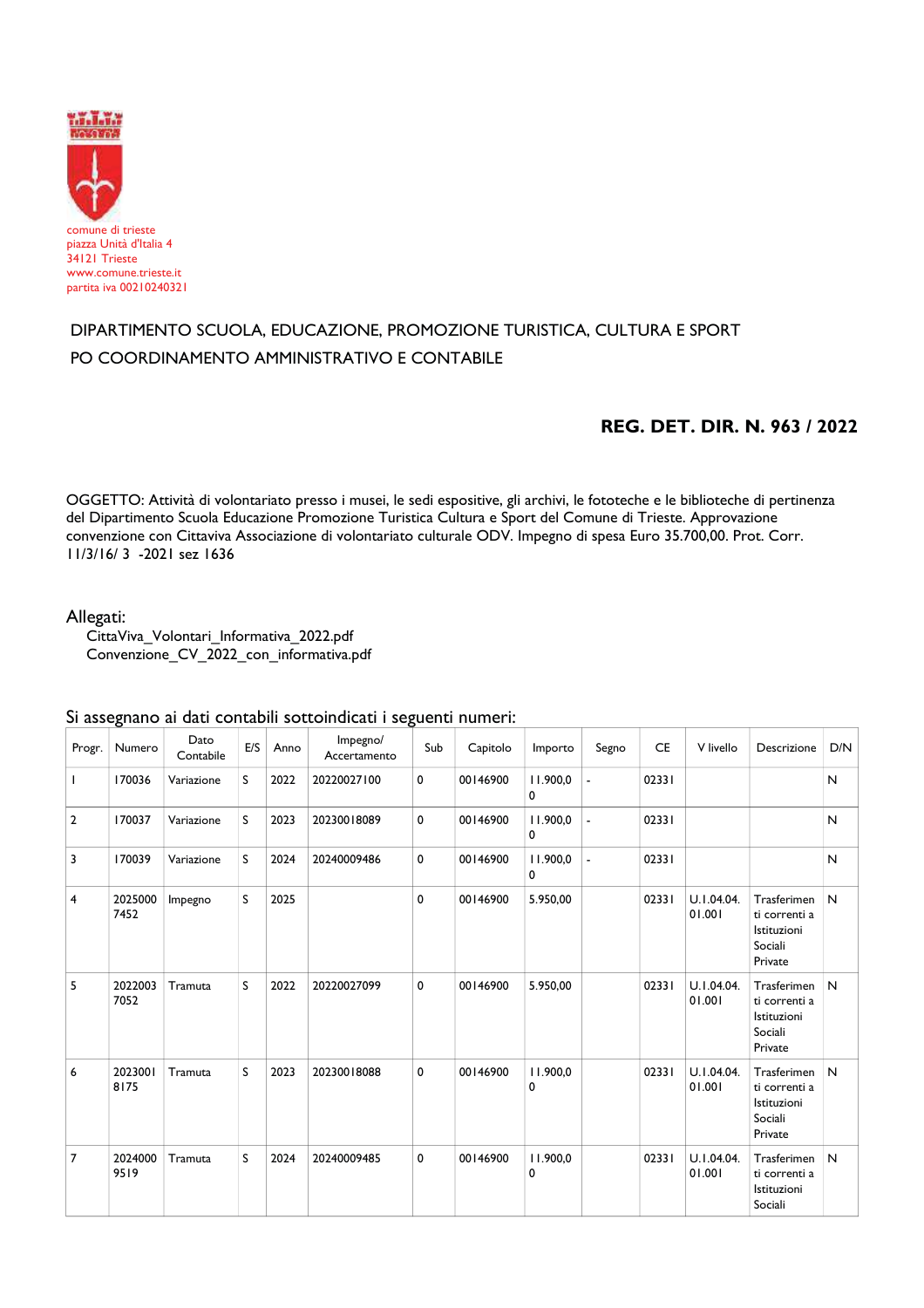|  |  |  |  |  |  | -<br>$- -$<br>IV 4 I |  |
|--|--|--|--|--|--|----------------------|--|
|  |  |  |  |  |  |                      |  |

#### Lista delle transazioni elementari associate ai movimenti contabili:

| Progr. | Transazione elementare                    | Vincolo | <b>Note</b> |
|--------|-------------------------------------------|---------|-------------|
|        | 0502U10404010010828000000000000000000003  |         |             |
|        | 0502U10404010010828000000000000000000003  |         |             |
|        | 0502U104040100108280000000000000000000003 |         |             |
|        | 0502U10404010010828000000000000000000003  |         |             |
|        | 0502U10404010010828000000000000000000003  |         |             |
| 6      | 0502U10404010010828000000000000000000003  |         |             |
|        | 0502U104040100108280000000000000000000003 |         |             |

Ai sensi dell'art. 183, comma 7 del D.Lgs. n. 267/2000, si rilascia il VISTO di regolarità contabile attestante la copertura finanziaria.

Ai sensi del punto 5.3 del principio contabile concernente la contabilità finanziaria (Allegato 4/2 al D.Lgs. 118/2011), qualora la presente determinazione approvi spese d'investimento, si attesta che la copertura finanziaria è conforme a quanto indicato nel dispositivo.

> IL DIRIGENTE DEL DIPARTIMENTO SERVIZI FINANZIARI, TRIBUTI E PARTECIPAZIONI SOCIETARIE dott. Vincenzo Di Maggio

Trieste, vedi data firma digitale

Documento sottoscritto con firma digitale (ex art. 24 del D.L.vo 82/2005 e s.m.i.)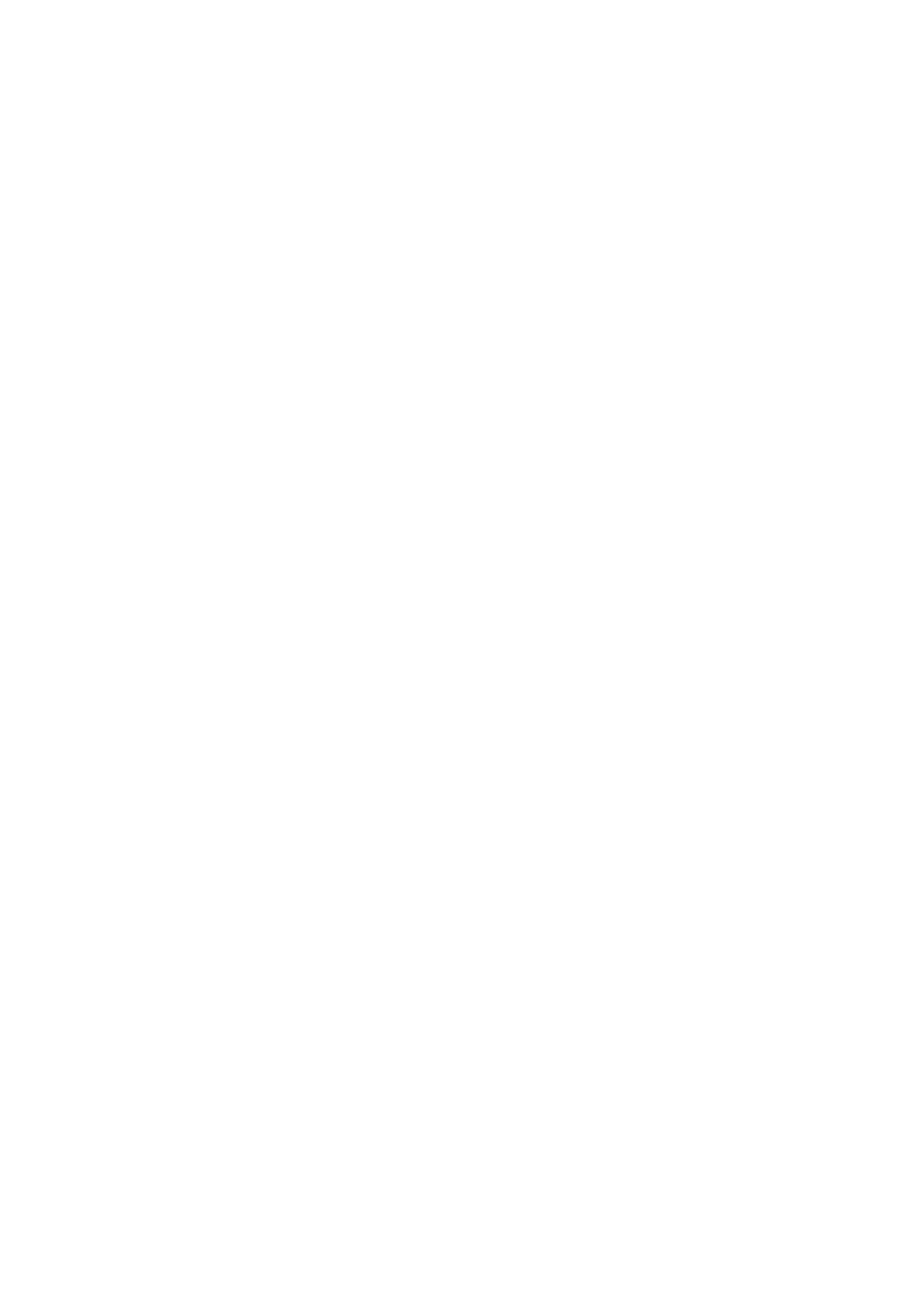# Elenco firmatari

*ATTO SOTTOSCRITTO DIGITALMENTE AI SENSI DEL D.P.R. 445/2000 E DEL D.LGS. 82/2005 E SUCCESSIVE MODIFICHE E INTEGRAZIONI*

#### Questo documento è stato firmato da:

*NOME: DI MAGGIO VINCENZO CODICE FISCALE: \*\*\*\*\*\*\*\*\*\*\* DATA FIRMA: 05/05/2022 17:33:01*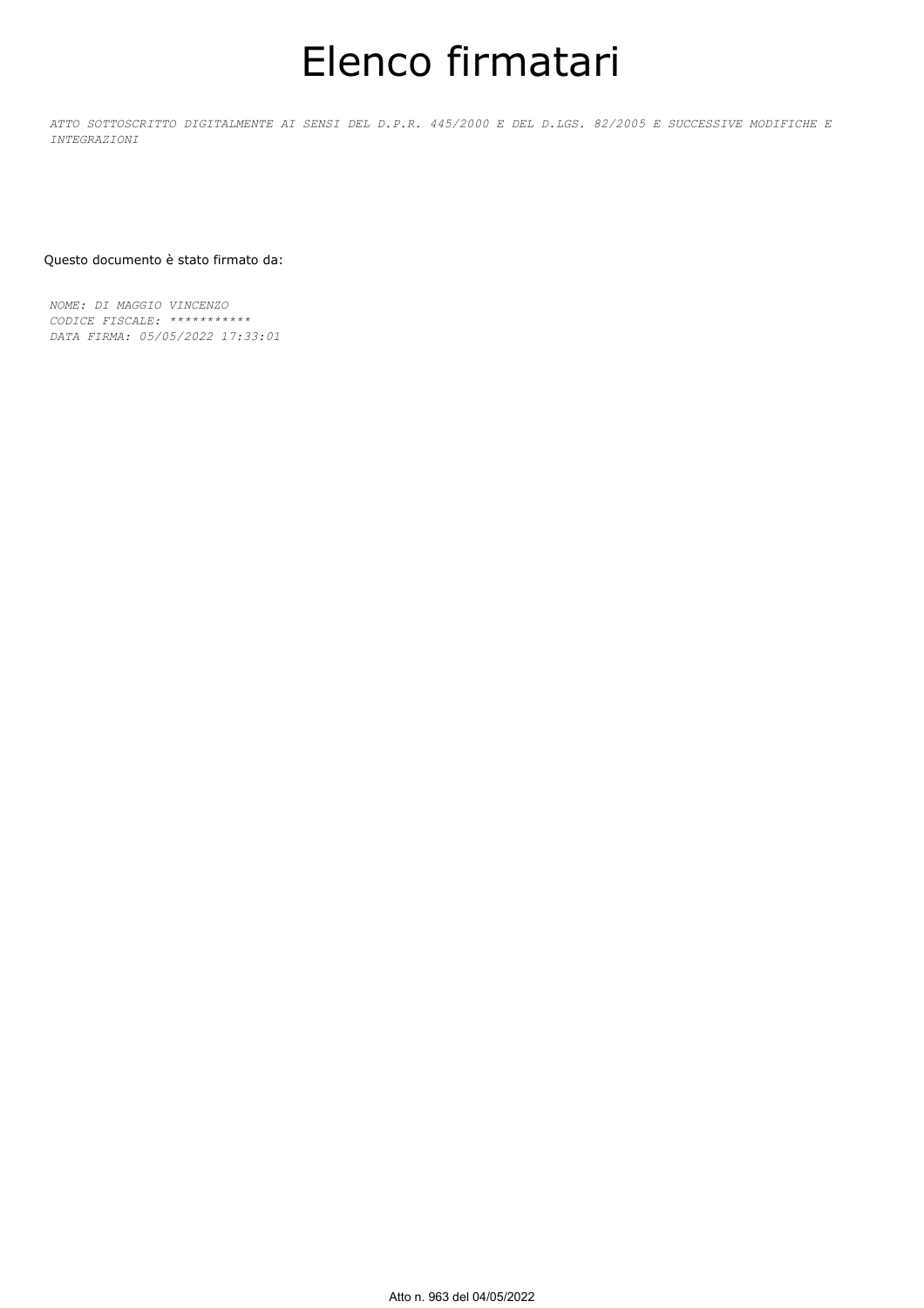OGGETTO: Convenzione tra il Comune di Trieste e Cittaviva Associazione di volontariato culturale ODV (C.F. 90056620322), per lo svolgimento di attività di volontariato presso i musei, le sedi espositive, gli archivi, le fototeche e le biblioteche di pertinenza del Dipartimento Scuola Educazione Promozione Turistica Cultura e Sport del Comune di Trieste.

L'anno DUEMILAVENTIDUE - il giorno del mese di

in una Sala del Comune di Trieste

#### Premesso che.

sulla base del principio di sussidiarietà orizzontale, indicato dall'art. I 18 della Costituzione, i Comuni favoriscono l'autonoma iniziativa dei cittadini, singoli e associati, per lo svolgimento di attività di interesse generale;

l'art. 5 del D.Lgs. n. 3 luglio 2017, n. 117 (Codice del terzo settore), prevede che gli Enti del Terzo Settore esercitano in via esclusiva o principale una o più attività di interesse generale per il perseguimento, senza scopo di lucro, di finalità civiche, solidaristiche e di utilità sociale e si considerano di interesse generale, tra l'altro, gli interventi di tutela e valorizzazione del patrimonio culturale e del paesaggio, ai sensi del decreto legislativo 22 gennaio 2004, n. 42, e successive modificazioni;

il comma I dell'art. 56 del D. Lgs. n. 3 luglio 2017, n. 117 (Codice del terzo settore) prevede che "le amministrazioni pubbliche possono sottoscrivere con le organizzazioni di volontariato e le associazioni di promozione sociale, iscritte da almeno sei mesi nel registro unico nazionale del Terzo Settore (il cui funzionamento e disciplinato dall'art. 53 del Codice in questione), convenzioni finalizzate allo svolgimento in favore di terzi di attività o servizi sociali di interesse generale, se più favorevoli rispetto al ricorso al mercato;

il comma 2 del medesimo articolo prevede che "le convenzioni di cui sopra possono prevedere esclusivamente il rimborso alle organizzazioni di volontariato e alle associazioni di promozione sociale delle spese effettivamente sostenute e documentate";

il comma 3 del medesimo articolo prevede che "l'individuazione delle organizzazioni di volontariato e delle associazioni di promozione sociale con cui stipulare la convenzione è fatta nel rispetto dei principi di imparzialità, pubblicità, trasparenza, partecipazione e parità di trattamento, mediante procedure comparative riservate alle medesime";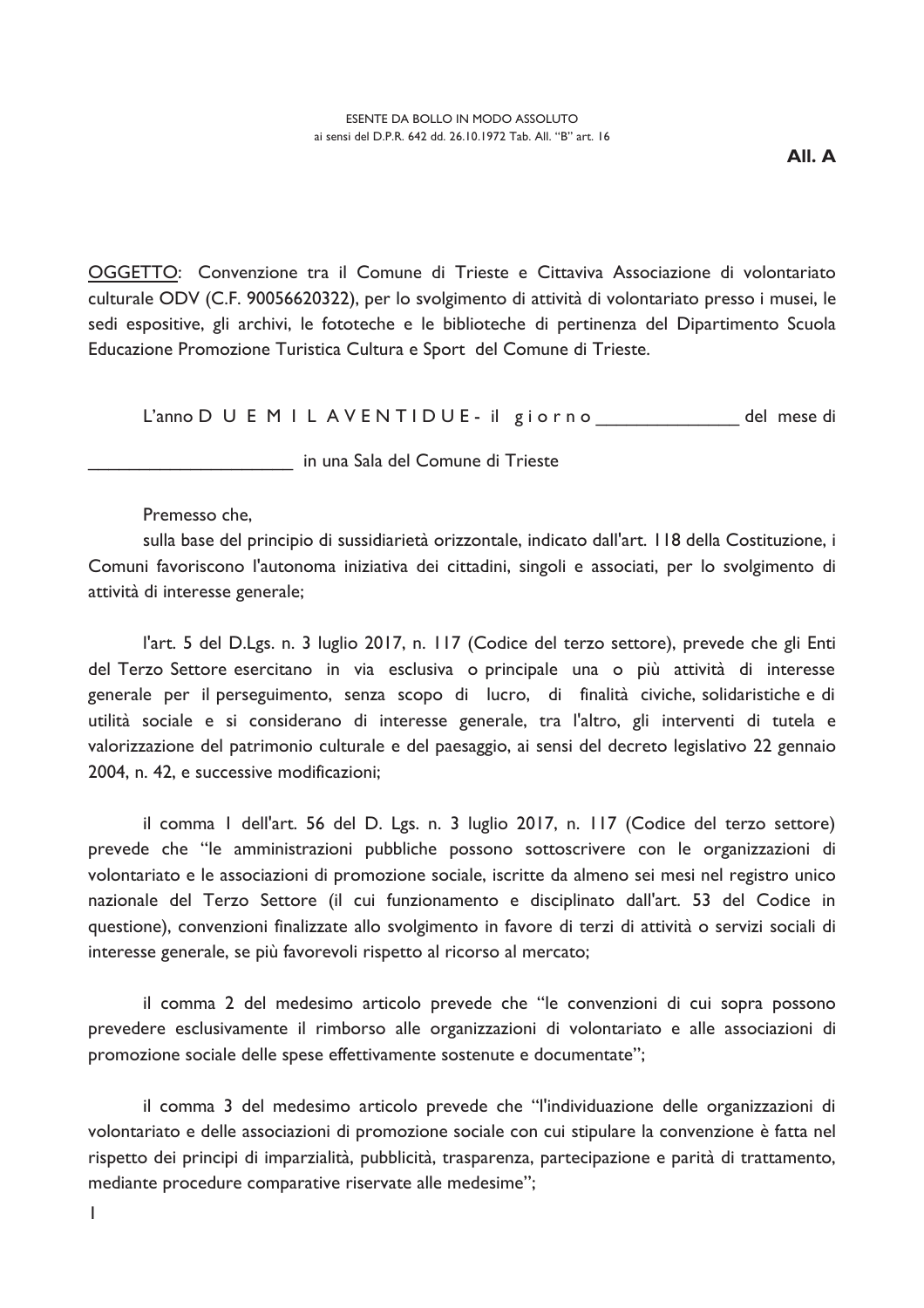la L.R. 23/2012 "Disciplina organica sul volontariato e sulle associazioni di promozione sociale" ed in particolare gli artt. 14 e 25 prevedono che in attuazione del principio di sussidiarietà e per promuovere forme di amministrazione condivisa, le organizzazioni di volontariato e le associazioni di promozione sociale iscritte nel Registro da almeno sei mesi possono stipulare convenzioni con la Regione, gli enti e aziende il cui ordinamento è disciplinato dalla Regione e gli enti locali per lo svolgimento delle attività indicate;

il Comune di Trieste ha deciso di avviare una collaborazione, mediante stipula di una convenzione, con massimo due Enti del Terzo Settore (organizzazioni di volontariato e associazioni di promozione sociale) per la svolgimento di attività integrative, complementari o di supporto a attività istituzionali da attuarsi presso i musei, le sedi espositive, gli archivi, le fototeche e le biblioteche di pertinenza del Dipartimento Scuola Educazione Promozione Turistica Cultura e Sport del Comune di Trieste e di individuare tali soggetti, con cui stipulare la convenzione, mediante pubblicazione di avviso pubblico;

a seguito della pubblicazione dell'avviso con determina dirigenziale n. dd. esecutiva in data a firma di estata individuata Cittaviva Associazione di volontariato culturale odv, quale soggetto con cui stipulare la convenzione per lo svolgimento di attività di volontariato presso i musei, le sedi espositive, gli archivi, le fototeche e le biblioteche di pertinenza del Dipartimento Scuola Educazione Promozione Turistica Cultura e Sport del Comune di Trieste approvando la nota informativa sulla valutazione dei rischi interferenziali e impegnando la relativa spesa;

#### tutto ciò premesso e considerato

tra il COMUNE di TRIESTE - (di seguito indicato anche più brevemente come <Comune>) rappresentato da , domiciliato agli effetti del presente atto nel Palazzo Municipale in Piazza dell'Unità d'Italia n. 4, il quale interviene e stipula in qualità di legale rappresentante del Comune di Trieste ai sensi e per gli effetti dell'art. 107, comma 3, lettera c, del D.Lgs. n. 267 dd. 18.8.2000 e dell'art. 82 del Regolamento per la disciplina dei Contratti del Comune di Trieste e dichiara di agire esclusivamente in nome, per conto e nell'interesse dell'Amministrazione che rappresenta;

e

Cittaviva Associazione di Volontariato culturale ODV (più brevemente Associazione), con sede a Trieste in via San Giorgio n. 3, (C.F. 90056620322), regolarmente iscritta al numero 104 del Registro generale del volontariato organizzato della Regione Friuli Venezia Giulia, rappresentata legalmente in qualità di Presidente dell'Associazione medesima, da  $\blacksquare$ , nato a  $\blacksquare$  $\overline{\phantom{a}}$  e

domiciliato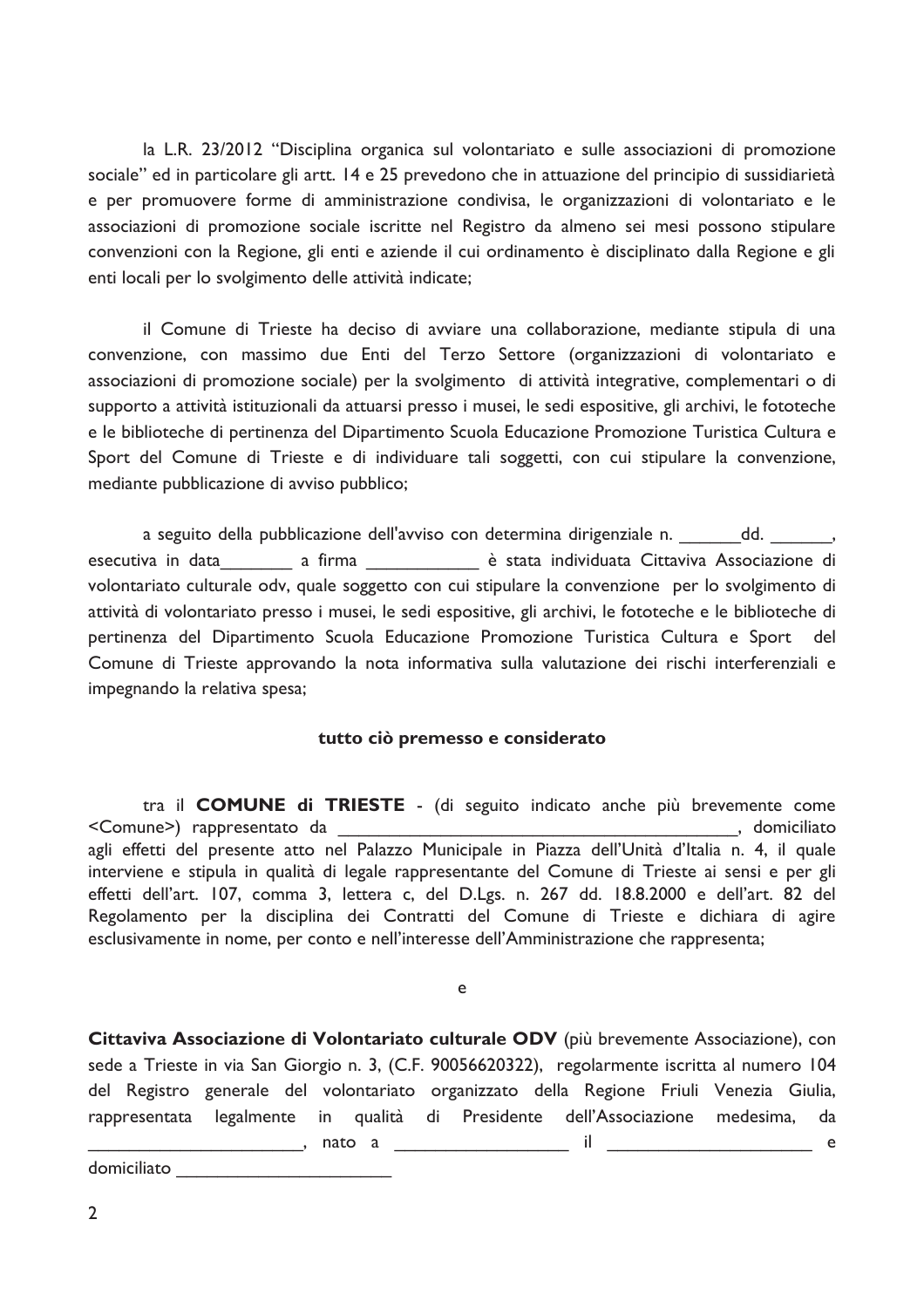#### si conviene e stipula quanto segue

#### Art. I-Oggetto

Il Comune, come sopra rappresentato, collabora con l'Associazione per lo svolgimento di attività integrative, complementari o di supporto ad attività istituzionali da attuarsi presso i musei, le sedi espositive, gli archivi, le fototeche e le biblioteche di pertinenza del Dipartimento Scuola Educazione Promozione Turistica Cultura e Sport al fine di valorizzare e promuovere i beni di carattere storico, artistico, i siti monumentali, archeologici e museali nonché le biblioteche migliorandone così la fruizione.

Gli operatori volontari effettuano l'attività a titolo gratuito e, pertanto, né ad essi né all'Associazione è dovuto alcun compenso da parte del Comune, salvo il rimborso delle spese come di seguito meglio specificato.

#### Art. 2 - Durata

La presente convenzione decorre dalla data di sottoscrizione e ha una durata triennale.

Il Comune si riserva la facoltà di rinnovare la convenzione, alle stesse condizioni e modalità, per un ulteriore triennio.

L'Associazione inizierà l'attività prevista dalla presente Convenzione entro 30 giorni dalla data di sottoscrizione

#### Art. 3 - Servizi interessati ed attività

L'attività degli operatori volontari non si potrà in nessun modo configurare come sostitutiva dell'attività del personale delle strutture presso cui i volontari si troveranno a svolgere la propria attività.

L'Associazione si obbliga a svolgere le seguenti attività integrative, complementari o di supporto ad attività istituzionali, da attuarsi presso i musei, le sedi espositive, gli archivi, le fototeche e le biblioteche:

- azioni di accoglienza ed assistenza al pubblico;
- supporto alla sorveglianza;
- piccola manutenzione di sale, collezioni, stabulari, depositi, aiuole, serre;
- supporto per il riordino del materiale d'archivio e per la revisione a catalogo delle  $\bullet$ collezioni librarie:
- assistenza all'attività didattica:  $\bullet$
- assistenza all'attività di ordinamento, pulizia, studio, inventariazione recupero, valorizzazione e mantenimento delle collezioni.

Le sedi interessate dall'attività sono le seguenti: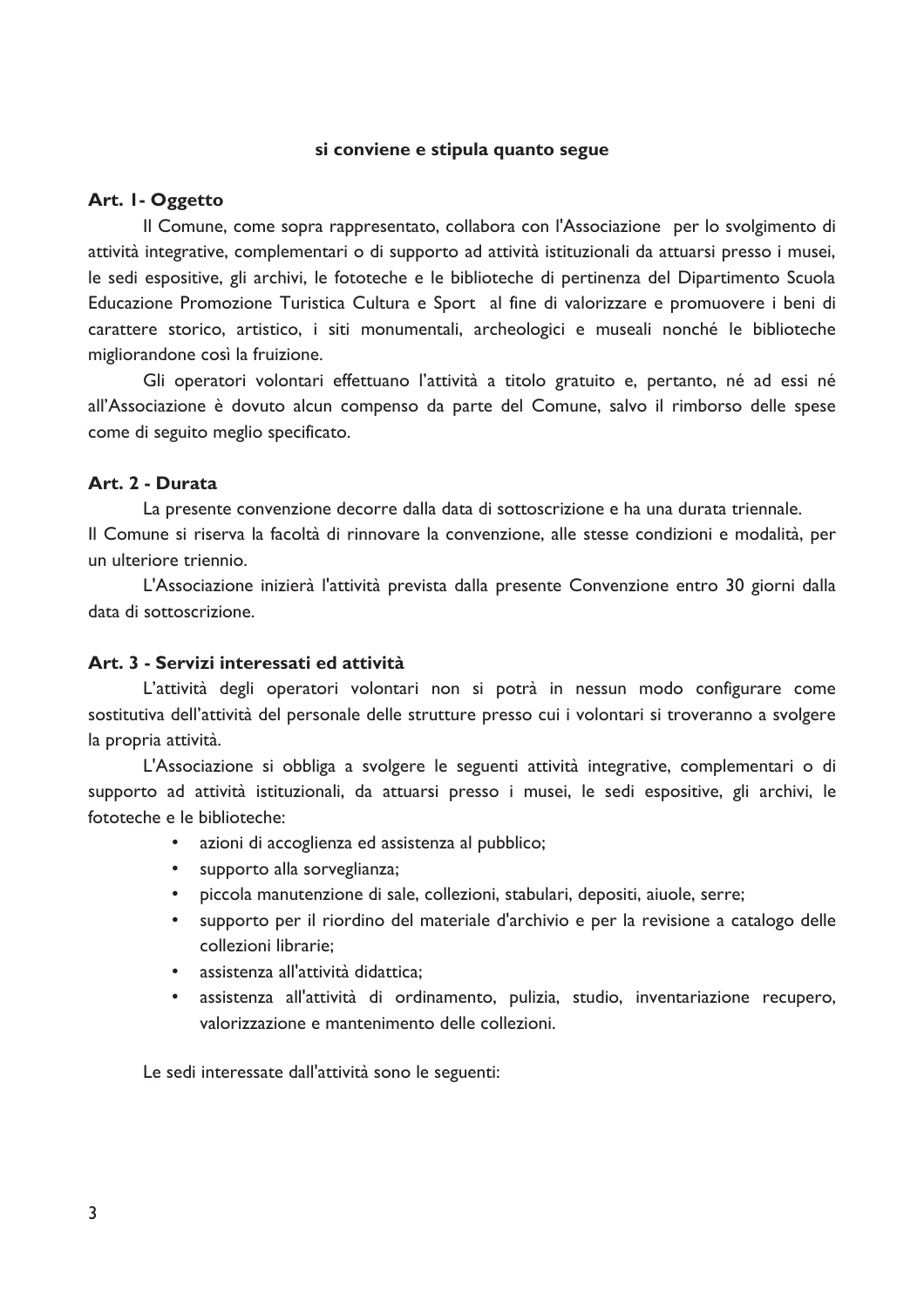## **Biblioteche**

|              | <b>Biblioteca Civica A. Hortis</b><br>Via Madonna del Mare, 13 |
|--------------|----------------------------------------------------------------|
| $\mathbf{z}$ | <b>Biblioteca Quarantotti Gambini</b>                          |
|              | Via delle Lodole, 6 e 7/a                                      |
| 3            | <b>Biblioteca Mattioni</b>                                     |
|              | Via Petracco, 10                                               |
| 4            | <b>Emeroteca Tomizza</b>                                       |
|              | Piazza Hortis, 4                                               |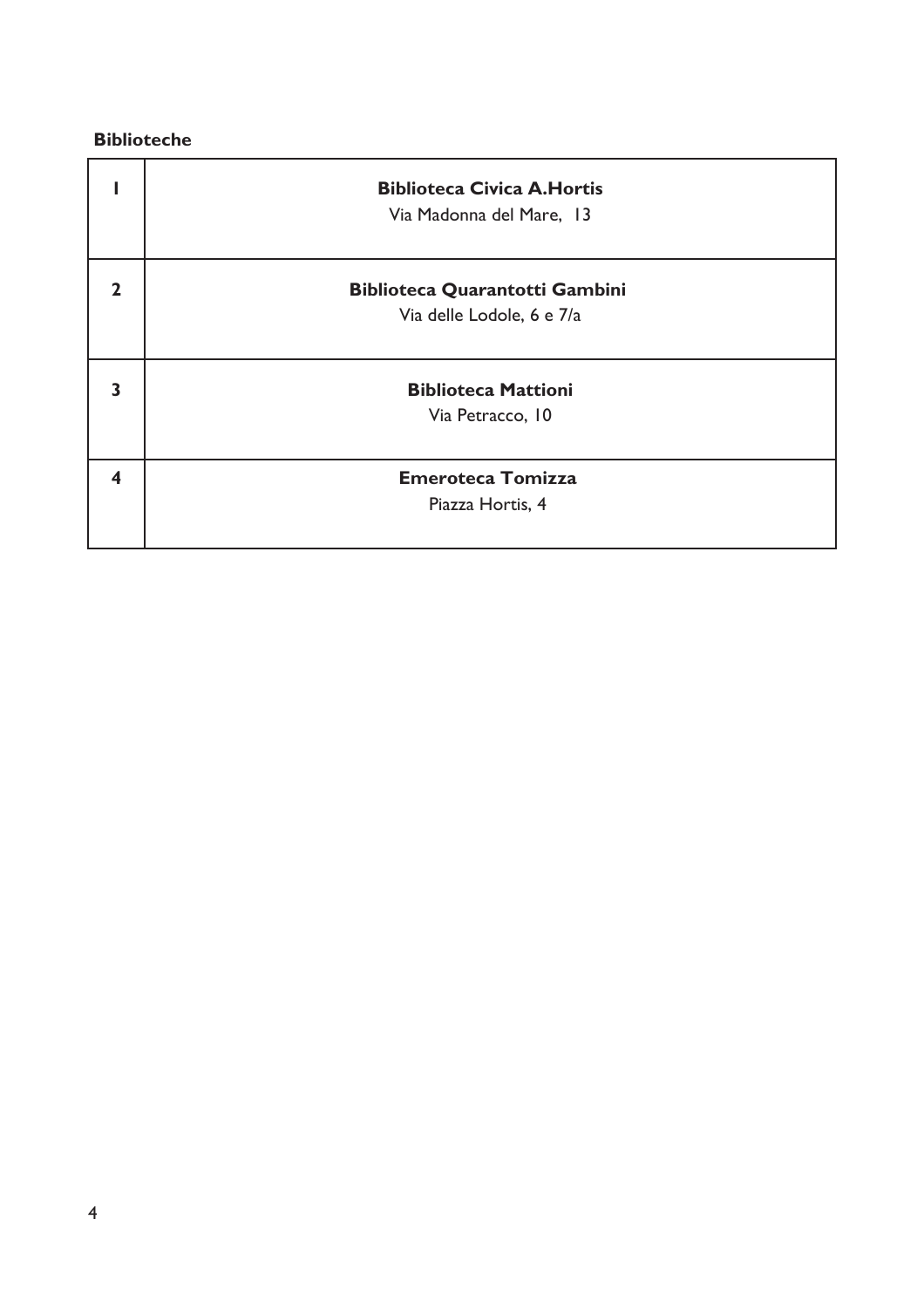Musei storici artistici

| 5               | <b>Museo Revoltella</b>                                                       |
|-----------------|-------------------------------------------------------------------------------|
|                 | Via Diaz, 27                                                                  |
| 6               | Museo d'Antichità                                                             |
|                 | "J.J. Winckelmann"                                                            |
|                 | Via della Cattedrale, 15                                                      |
| 7               | <b>Museo Sartorio</b>                                                         |
|                 | Largo Papa Giovanni, I                                                        |
| 8               | <b>Museo d'Arte Orientale</b>                                                 |
|                 | Via San Sebastiano, I                                                         |
| 9               | <b>Museo Teatrale</b>                                                         |
|                 | "Carlo Schmidl"                                                               |
|                 | Via Rossini, 4                                                                |
| $\overline{10}$ | Castello di San Giusto                                                        |
|                 | Museo del Castello di San Giusto - Armeria / Lapidario Tergestino al Bastione |
|                 | Lalio                                                                         |
|                 | Piazza della Cattedrale, 3                                                    |
| П               | Museo di Guerra per la Pace "Diego de Henriquez"                              |
|                 | Via Cumano, 22-24                                                             |
| 12              | Risiera di San Sabba                                                          |
|                 | Via Giovanni Palatucci, 5                                                     |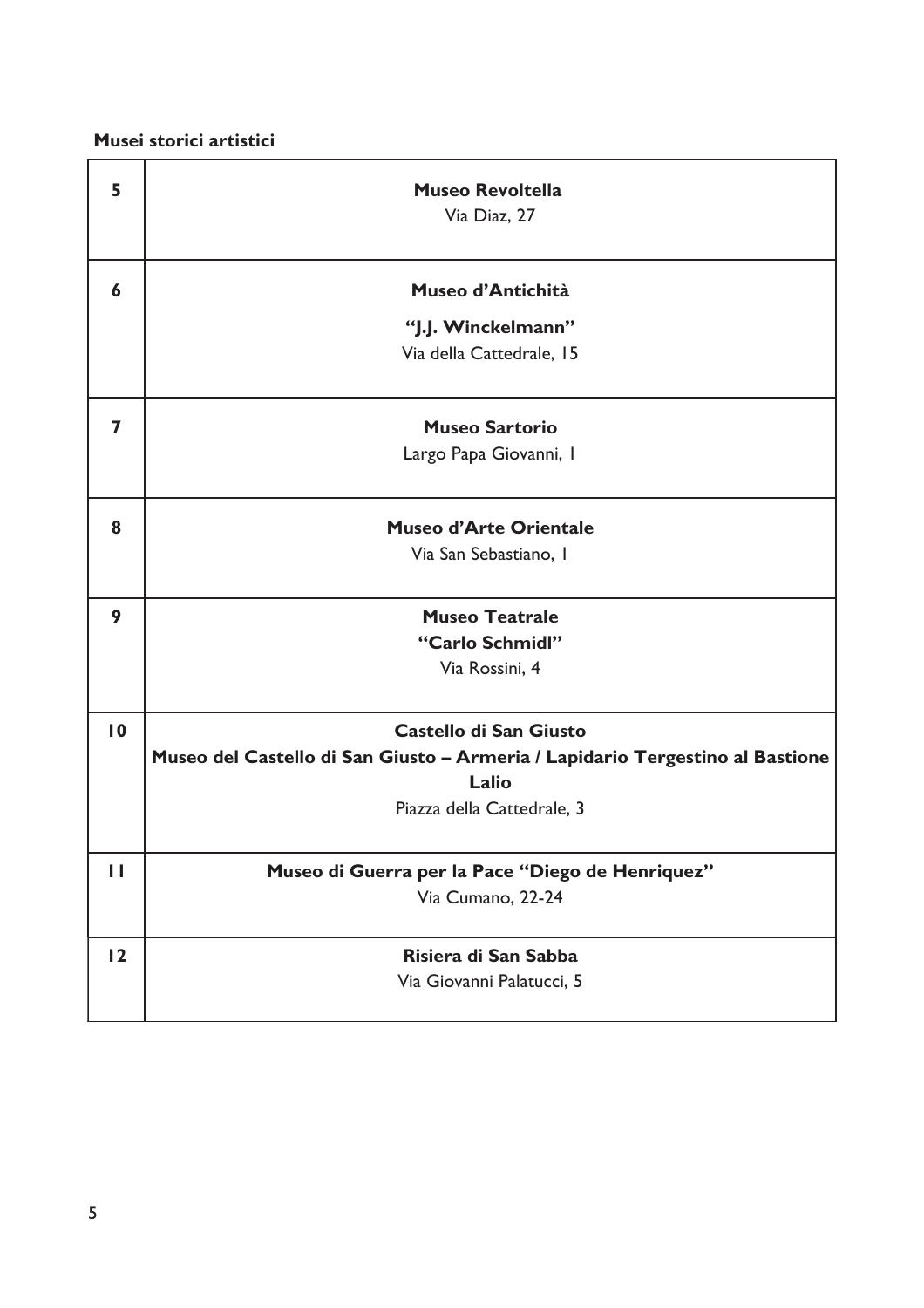## Musei scientifici

| 13 | <b>Aquario Marino</b>                     |
|----|-------------------------------------------|
|    | Molo Pescheria, 2 - Riva Nazario Sauro, I |
|    |                                           |
| 14 | Museo di Storia Naturale                  |
|    | Via dei Tominz, 4                         |
|    |                                           |
| 15 | <b>Museo del Mare</b>                     |
|    | Magazzino 26 in Porto Vecchio             |
|    |                                           |
| 16 | <b>Orto Botanico</b>                      |
|    | Via Marchesetti, 2                        |
|    |                                           |

## Sedi espositive

| $\overline{17}$ | Salone degli Incanti - Ex Pescheria Centrale<br>Riva Nazario Sauro, I             |
|-----------------|-----------------------------------------------------------------------------------|
| 18              | Centrale Idrodinamica<br>P. Franco Vecchio, I                                     |
| 19              | <b>Magazzino 26</b><br>sale espositive<br>٠<br>sala Luttazzi<br>P. Franco Vecchio |
| 20              | Sala Selva<br>Via Rossini, 4                                                      |
| 21              | Sala Veruda<br>Piazza Piccola, 2                                                  |
| 22              | Sala Comunale d'Arte di Piazza Unità<br>Piazza Unità d'Italia, 4                  |

Le sedi potranno essere modificate a seguito di apertura di nuove biblioteche, musei e sale espositive oppure di chiusura, anche temporanea, delle stesse.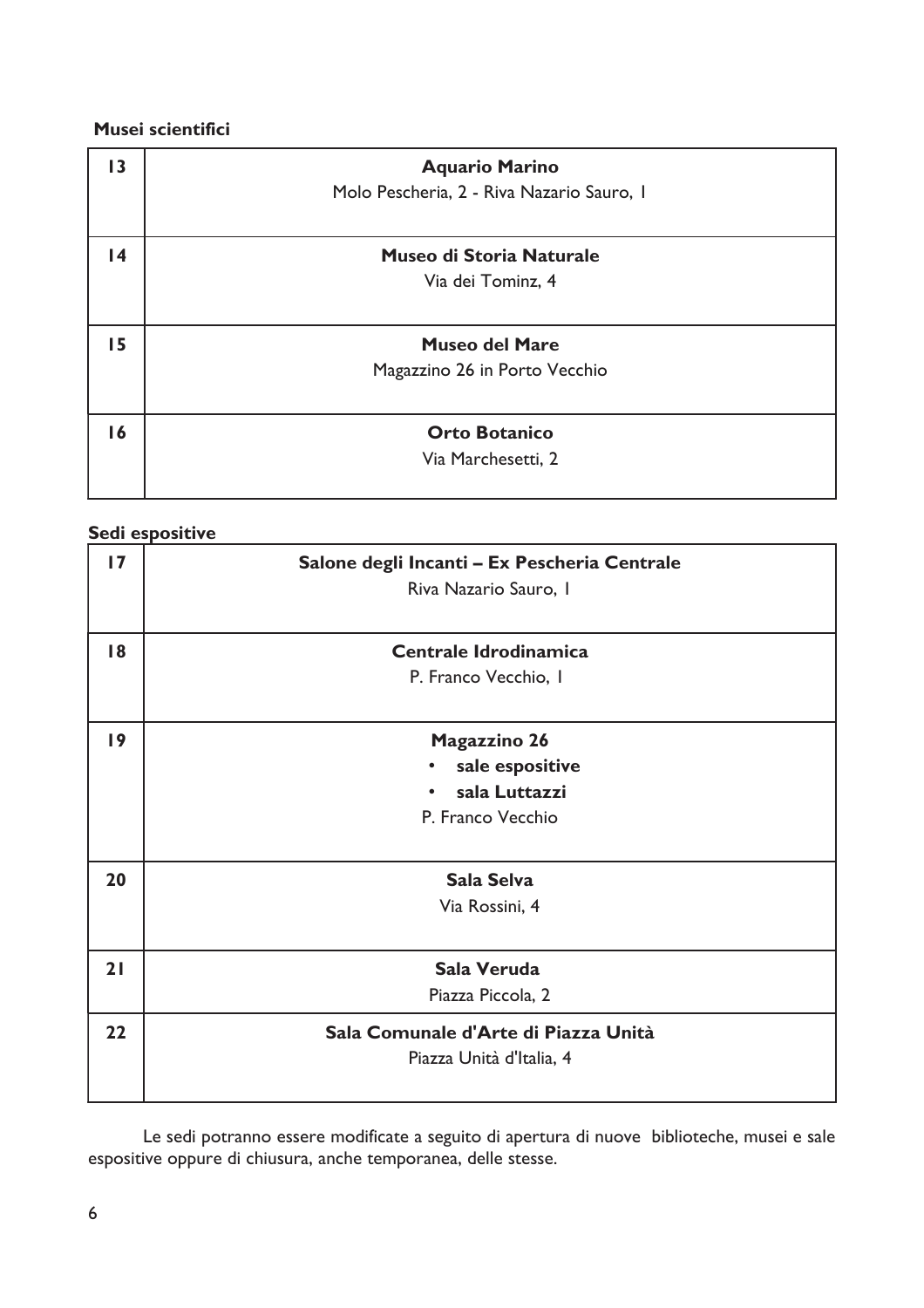## Art. 4 - Obblighi dell'Associazione

L'Associazione si obbliga a:

- svolgere l'attività con continuità;
- $\bullet$ nominare un referente con recapito telefonico, anche di telefonia mobile, ed e mail che garantisca il costante collegamento con il responsabile a cui fa capo la biblioteca, la sede museale e la sede espositiva e sia reperibile per le urgenze;
- prevedere il coordinamento e la predisposizione dei turni con anticipo di un mese;  $\bullet$
- attivarsi per garantire l'immediata sostituzione del/dei volontario/i in caso di loro  $\bullet$ assenza prevista o prevedibile;
- impiegare risorse umane qualificate e fisicamente idonee, di provata capacità, onestà e moralità, idoneamente formate ed addestrate. I volontari che operano nelle biblioteche, sedi museali ed espositive devono essere assicurati contro gli infortuni e le malattie connesse allo svolgimento dell'attività, nonché per la responsabilità civile verso terzi:
- comunicare al Comune i nominativi e i dati dei volontari nonché l'attività svolta e segnalare tempestivamente ogni modifica.

Durante l'attività gli addetti dovranno indossare un abbigliamento consono al luogo e tenere sempre un contegno irreprensibile nei rapporti con il personale degli uffici comunali ed una condotta rispettosa con il pubblico, dovranno, inoltre, essere muniti di tesserino personale di riconoscimento rilasciato dal Comune.

L'Associazione garantisce la seguente attività:

a) per le Biblioteche:

| <b>Servizio</b>        | Luogo                                                                                                               | Attività e n. volontari ideale                                                                                                                                                                                                                                                    | <b>Tempi</b>                                          |
|------------------------|---------------------------------------------------------------------------------------------------------------------|-----------------------------------------------------------------------------------------------------------------------------------------------------------------------------------------------------------------------------------------------------------------------------------|-------------------------------------------------------|
| I. .<br><b>Civiche</b> | Hortis – Museo Svevo <b>Joyce</b><br>/Joyce<br>n. $13 -$ Trieste                                                    | <b>Biblioteche Biblioteca</b> Civica A. Azioni di accoglienza presso il Museo Svevo / Indicativamente n. 4<br>via Madonna del Mare supporto per il riordino di materiale d'archivio e 13)<br>per la revisione a catalogo delle collezioni<br>librarie.                            | ore alla settimana<br>(il sabato dalle 9 alle         |
|                        | $\sim$ $-$<br><b>Hortis</b><br>Petrarchesco<br>Piccolomineo<br>via Madonna del Mare llibrarie.<br>$n. 13 - Trieste$ | Biblioteca Civica A. Azioni di accoglienza presso il <b>Museo</b> Indicativamente n. 8<br>Museo Petrarchesco - Piccolomineo<br>- supporto per il riordino di materiale d'archivio e (il lunedì e mercoledì<br>per la revisione a catalogo delle collezioni dalle 16.30 alle 18.30 | ore alla settimana<br>– il sabato dalle 9 alle<br>13) |
|                        | <b>Hortis</b><br>$n. 13 - Trieste$                                                                                  | Biblioteca Civica A. Biblioteca Hortis - Azioni di supporto per il Indicativamente n. 6<br>riordino di materiale d'archivio e per la revisione ore alla settimana<br>via Madonna del Mare a catalogo delle collezioni librarie.                                                   | (il lunedì e mercoledì<br>dalle ore 15 alle 18)       |
|                        |                                                                                                                     | Emeroteca Tomizza Emeroteca Tomizza -Azioni di supporto Indicativamente n. 4<br>Piazza Hortis, 4 - all'accoglienza presso l'emeroteca che <b>ore alla settimana</b>                                                                                                               |                                                       |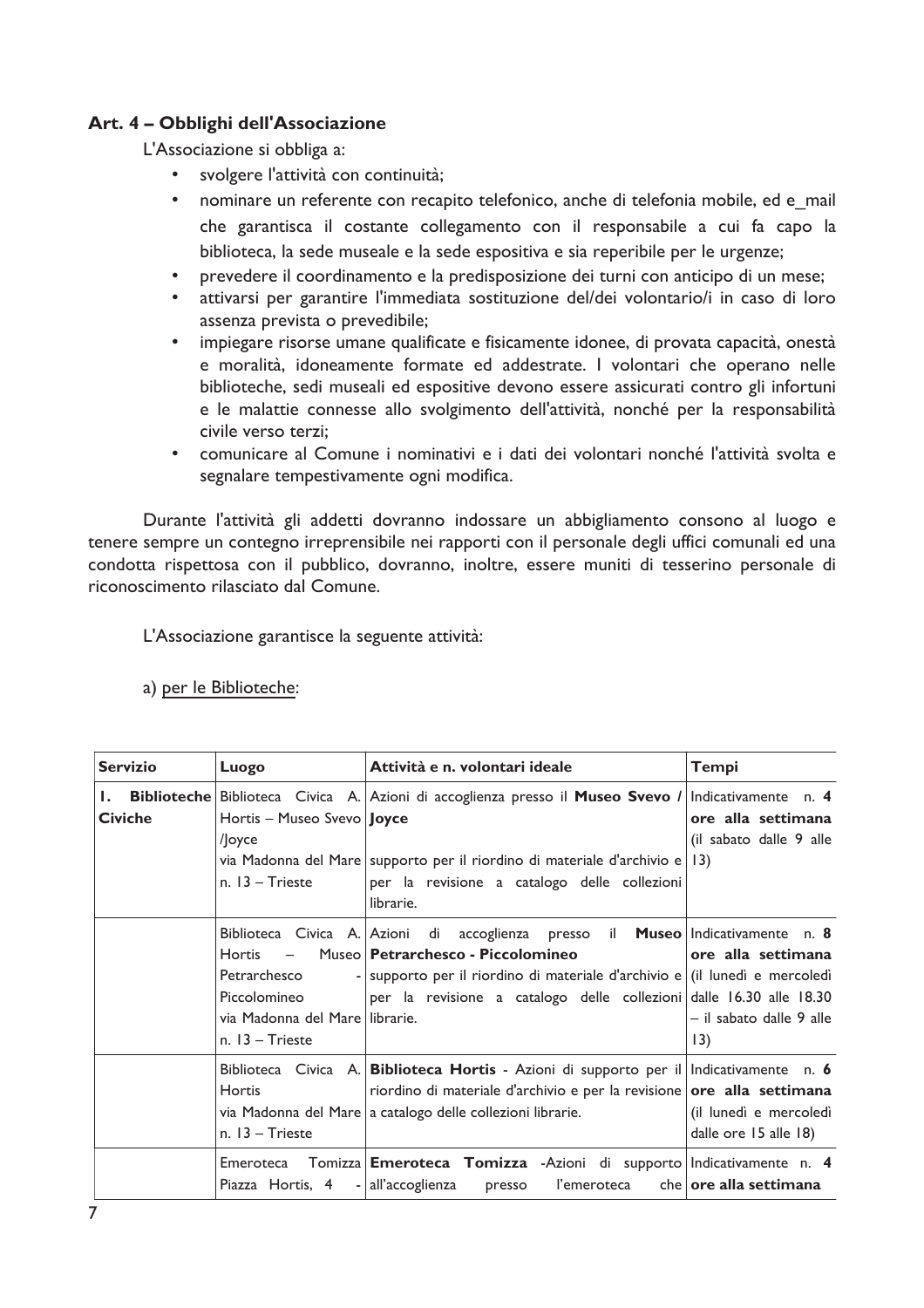| <b>Trieste</b>                | riguarderanno: l'assistenza all'utenza, l'aiuto per<br>il riordino e la revisione a catalogo delle<br>collezioni, il supporto alle attività didattiche e<br>promozionali.                                                                                                                                                                                                                                                                                                                                                    |  |
|-------------------------------|------------------------------------------------------------------------------------------------------------------------------------------------------------------------------------------------------------------------------------------------------------------------------------------------------------------------------------------------------------------------------------------------------------------------------------------------------------------------------------------------------------------------------|--|
| Gambini<br>7/a<br>$-$ Trieste | Biblioteca Quarantotti <b>Biblioteca Quarantotti Gambini</b> -Azioni di Indicativamente n. 20<br>accoglienza ed assistenza al pubblico; piccola ore alla settimana<br>via delle Lodole 6 e manutenzione di sale, collezioni, piante/fioriere, dal lunedì al venerdì<br>supporto per il riordino del materiale e per la dalle 9 alle 13 oppure<br>revisione a catalogo delle collezioni librarie; dalle 14.30 alle 18.30)<br>all'attività di<br>ordinamento.<br>assistenza<br>valorizzazione e mantenimento delle collezioni. |  |

b) per i Musei Scientifici indicativamente l'attività di l0 volontari;

c) per i Musei Storici Artistici il numero e le attività verranno definite in relazione alla disponibilità dell'Associazione e alle professionalità dei volontari;

#### d) per le sedi espositive:

- Magazzino 26: attività di assistenza ed accoglienza al pubblico con due volontari negli orari che verranno concordati:

- altre sedi espositive secondo le necessità che verranno comunicate all'Associazione con almeno una settimana d'anticipo.

Le modalità di svolgimento delle attività dovranno essere concordate con i responsabili delle sedi interessate, i quali prevvederanno a verificare e controllare la qualità e la quantità delle prestazioni.

A tal fine, l'Associazione presenterà al Comune una relazione semestrale sull'attività svolta.

Inoltre, per monitorare in modo costante l'attività sono previsti incontri periodici tra il Comune e l'Associazione, con cadenza almeno semestrale.

Altresì, l'Associazione ottempererà alle disposizioni del Comune, ad integrazione delle prestazioni principali sopra descritte, per il migliore svolgimento dell'attività.

#### Art. 5 - Spese ammesse a rimborso e strutture messe a disposizione

Il Comune provvederà a rimborsare le spese per l'assicurazione contro gli infortuni e le malattie connesse allo svolgimento dell'attività, nonché per la responsabilità civile verso terzi per ogni volontario impegnato nell'attività stessa e quelle per la formazione, l'aggiornamento ed il trasporto oltre ad eventuali altre spese necessarie per l'esecuzione dell'attività.

Il Comune mette a disposizione dell'Associazione una sede operativa, fornita di PC e telefono presso il Civico Museo Revoltella e l'Auditorium del Museo per l'Assemblea annuale.

In merito alle spese per l'assicurazione contro gli infortuni e le malattie connesse allo svolgimento dell'attività, nonché per la responsabilità civile verso terzi, l'Associazione si obbliga a presentare domanda di contributo alla Regione Friuli Venezia Giulia (ai sensi della L.R. 23/2012), e copia della domanda dovrà essere consegnata al Comune entro il primo di marzo.

In tale caso, a seguito di richiesta da parte dell'Associazione, le spese per l'assicurazione dei volontari potranno essere anticipate dal Comune, previa presentazione della documentazione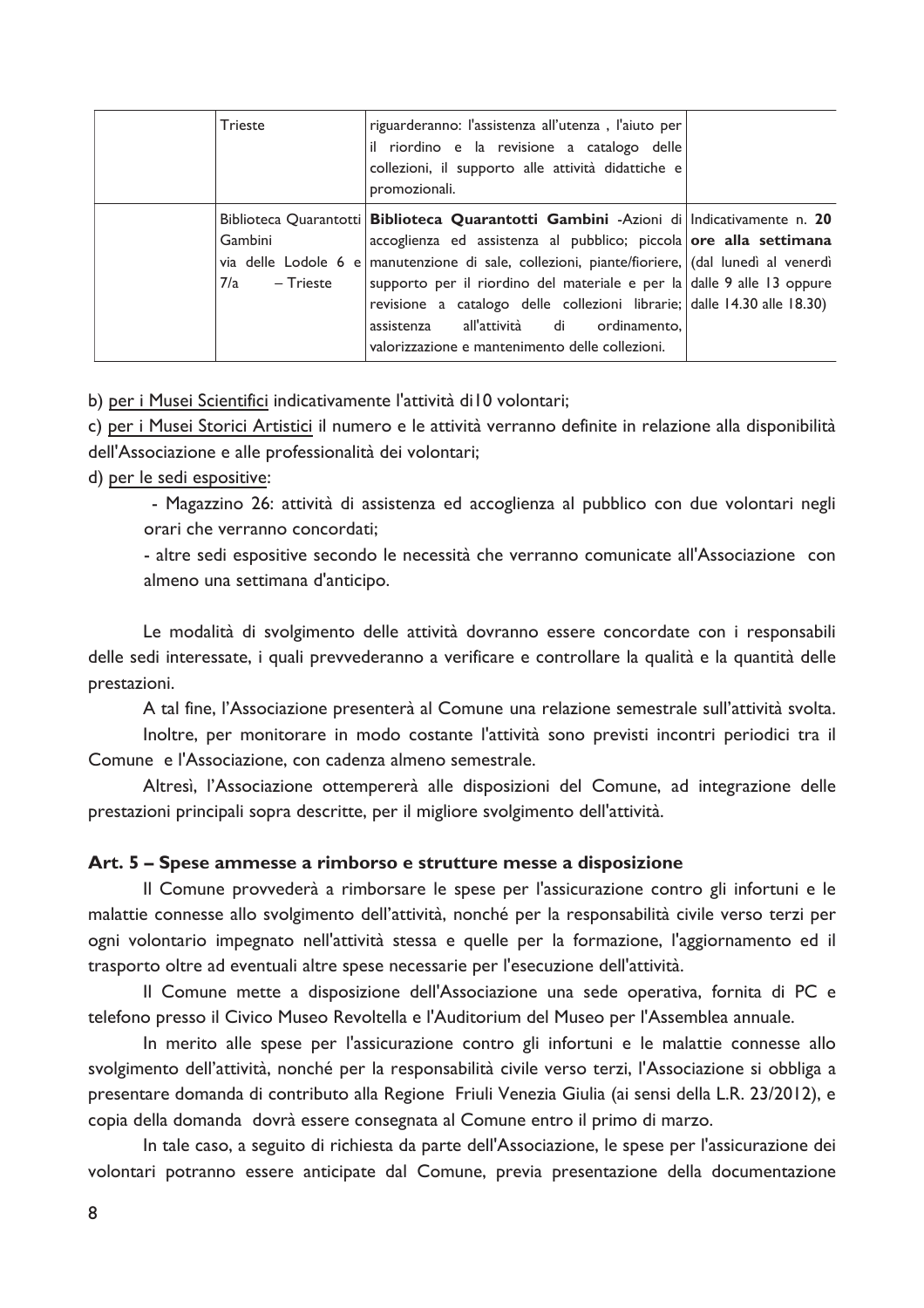giustificativa, e le stesse verranno restituite al Comune a seguito della concessione del contributo da parte della Regione,

Nel caso di mancata concessione del contributo da parte della Regione, anche qualora la somma non sia stata anticipata, la spesa verrà rimborsata dal Comune.

Il Comune contribuirà alle spese per corsi di formazione e di aggiornamento dei volontari impegnati nell'attività (solo se preventivamente concordate e finalizzate all'espletamento dell'attività stessa) e alle spese di trasporto per raggiungere le sedi operative nel limite territoriale della regione Friuli Venezia Giulia.

Il rimborso spese complessivo per tutte le attività di volontariato previste, non potrà superare l'importo massimo annuo di Euro 11.900,00 suddiviso nel seguente modo in relazione alla data di inizio della convenzione:

- $-$  anno 2022: Euro 5.950.00
- anno 2023: Euro 11.900,00
- anno 2024: Euro 11.900,00
- anno 2025: Euro 5.950,00;

Il rimborso spese potrà essere liquidato, a richiesta dell'Associazione, con scadenza semestrale su presentazione di un rendiconto dettagliato di tutte le attività svolte dai volontari effettivamente impiegati nei mesi precedenti e delle spese semestrali effettivamente sostenute e regolarmente documentate, da presentarsi entro 30 giorni dalla fine del semestre considerato.

Si precisa che per le spese per le quali l'Associazione chiede il rimborso, il legale rappresentante della stessa dovrà presentare una dichiarazione nella quale specifica che i documenti di spesa presentati non sono stati e non saranno utilizzati per richiedere ulteriori sostegni o contributi ad altri Enti pubblici o privati.

L'ammontare del rimborso complessivo annuale non potrà in ogni caso essere superiore alla quota sopra prevista.

#### Art. 6 - Sicurezza nei luoghi di svolgimento delle attività di volontariato

L'Associazione si obbliga a far osservare scrupolosamente ai propri soci volontari le norme antinfortunistiche e a dotarli di quanto necessario per la prevenzione degli infortuni in conformità alle vigenti norme di legge in materia (D.Lgs. 9 aprile 2008, n. 81 e s.m.i.). Il Comune promuove la cooperazione e il coordinamento per la gestione della sicurezza durante le attività oggetto della presente convenzione. In tale ambito fornisce la nota informativa sulla valutazione dei rischi interferenziali redatta ai sensi del D. Lgs. 09.04.2008, n. 81 e successive modifiche ed integrazioni e ogni ulteriore informazione necessaria, nonché la formazione adeguata attinente alla sicurezza e salute nei luoghi di lavoro ove avrà esecuzione l'attività.

#### Art. 7 - Assicurazione per i volontari

L'Associazione provvede a stipulare apposita polizza assicurativa per i propri aderenti che prestano le attività di volontariato, contro gli infortuni e le malattie connesse allo svolgimento delle attività stesse, nonché per la responsabilità civile verso terzi per qualsiasi evento o danno possa causarsi in conseguenza di esse, esonerando il Comune da qualsiasi responsabilità per danno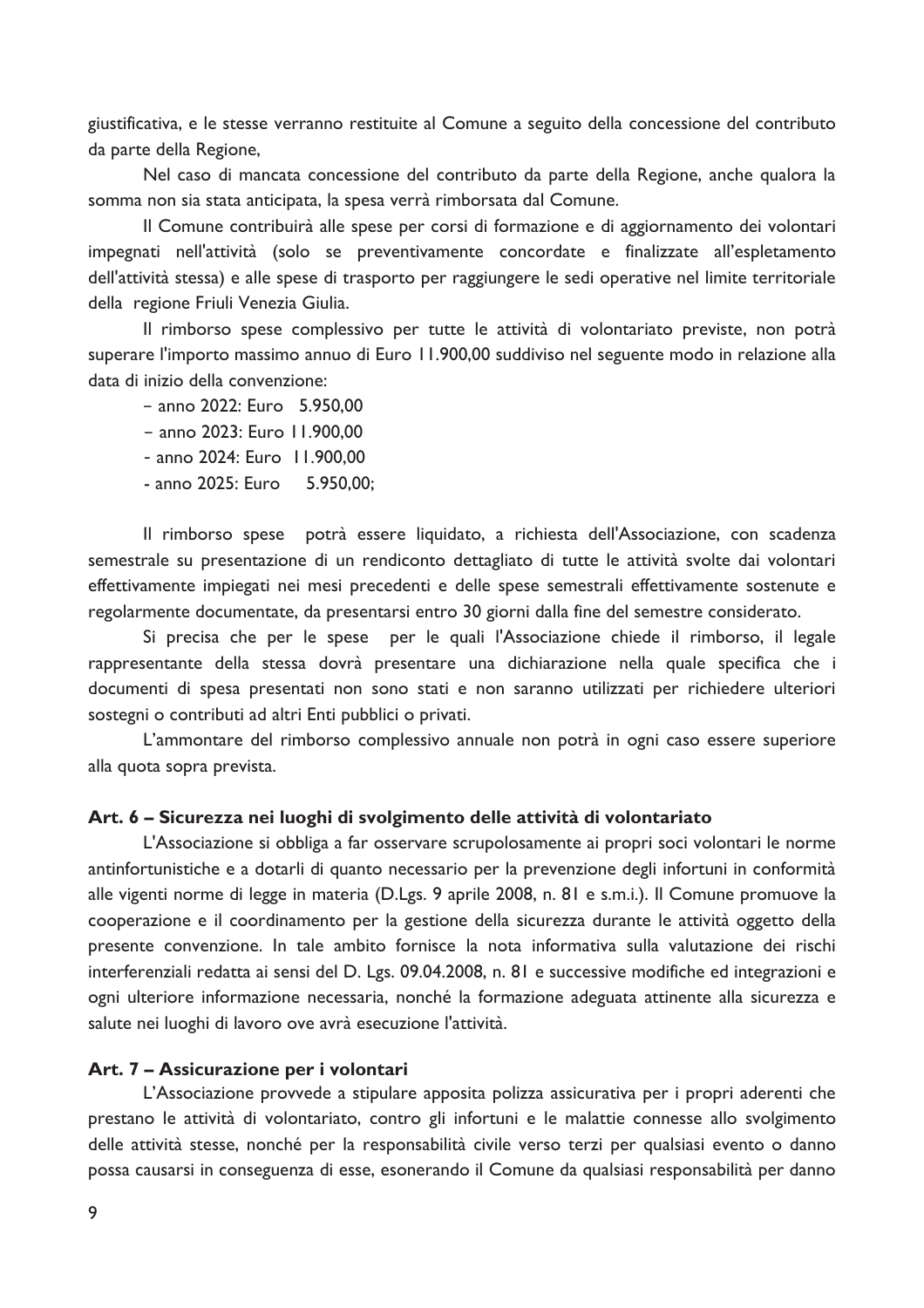o incidenti che, anche in itinere, dovessero verificarsi a seguito dell'espletamento delle prestazioni di cui trattasi.

#### Art. 8 - Formazione

L'Associazione, per i propri aderenti che prestano le attività di volontariato oggetto della presente convenzione, assicura una adeguata preparazione e comunque la partecipazione a corsi di formazione per una generale conoscenza delle problematiche relative all'incarico ricevuto e promossi dall'Associazione stessa, dalla Regione, dal Comune o altra istituzione pubblica o privata abilitata.

La formazione ricevuta dai singoli operatori deve essere documentata.

Ai corsi di formazione eventualmente programmati dall'amministrazione Comunale sono tenuti a partecipare i soci volontari.

#### Art. 9 - Risoluzione contrattuale

Il Comune si riserva la possibilità di risolvere la presente Convenzione per le cause previste dall'art. 1453 e seguenti del Codice Civile e con le modalità ivi indicate.

Le parti convengono che si procederà alla risoluzione di diritto ai sensi dell'art. 1456 del Codice Civile nei seguenti casi a seguito di invio all'Associazione della comunicazione con la quale il Comune dichiara che intende avvalersi della clausola risolutiva:

- a) il venir meno dei requisiti indicati nell'Avviso per la manifestazione d'interesse da parte dell'Associazione;
- b) violazione degli obblighi di condotta previsti nel codice di comportamento dei dipendenti pubblici;
- c) nel caso in cui non vengano effettuate da parte dell'Associazione le dichiarazioni di non trovarsi nelle condizioni di cui all'art. 53 comma 16 ter del D.Lgs. n. 165/2001 e s.m.i.;
- d) per un numero superiore a cinque inadempienze regolarmente contestate quando l'Associazione non abbia provveduto ad eliminare gli inconvenienti nei termini indicati.

### Art. 10 - Recesso

Entrambe le parti possono recedere dalla presente Convenzione dandone comunicazione scritta all'altra parte con preavviso di almeno 60 giorni senza obblighi di corrispondere rimborsi o indennizzi.

Nel caso di recesso da parte dell'Associazione il rimborso massimo annuo delle spese sostenute verrà ridotto proporzionalmente al periodo di durata della Convenzione.

## Art. II – Osservanza dei codici di comportamento dei dipendenti pubblici e dell'art. **53, comma 16**

Nello svolgimento dell'attività l'Associazione e i suoi collaboratori a qualsiasi titolo sono tenuti ad osservare, per quanto compatibili, gli obblighi di condotta previsti nel Codice di Comportamento Aziendale, approvato con deliberazione della Giunta Comunale n. 234 del 24 maggio 2018, nonché in quelli contenuti in eventuali successivi Codici che il Comune di Trieste si obbliga a far conoscere. Devono, inoltre, rispettare gli obblighi e i doveri definiti nel Codice di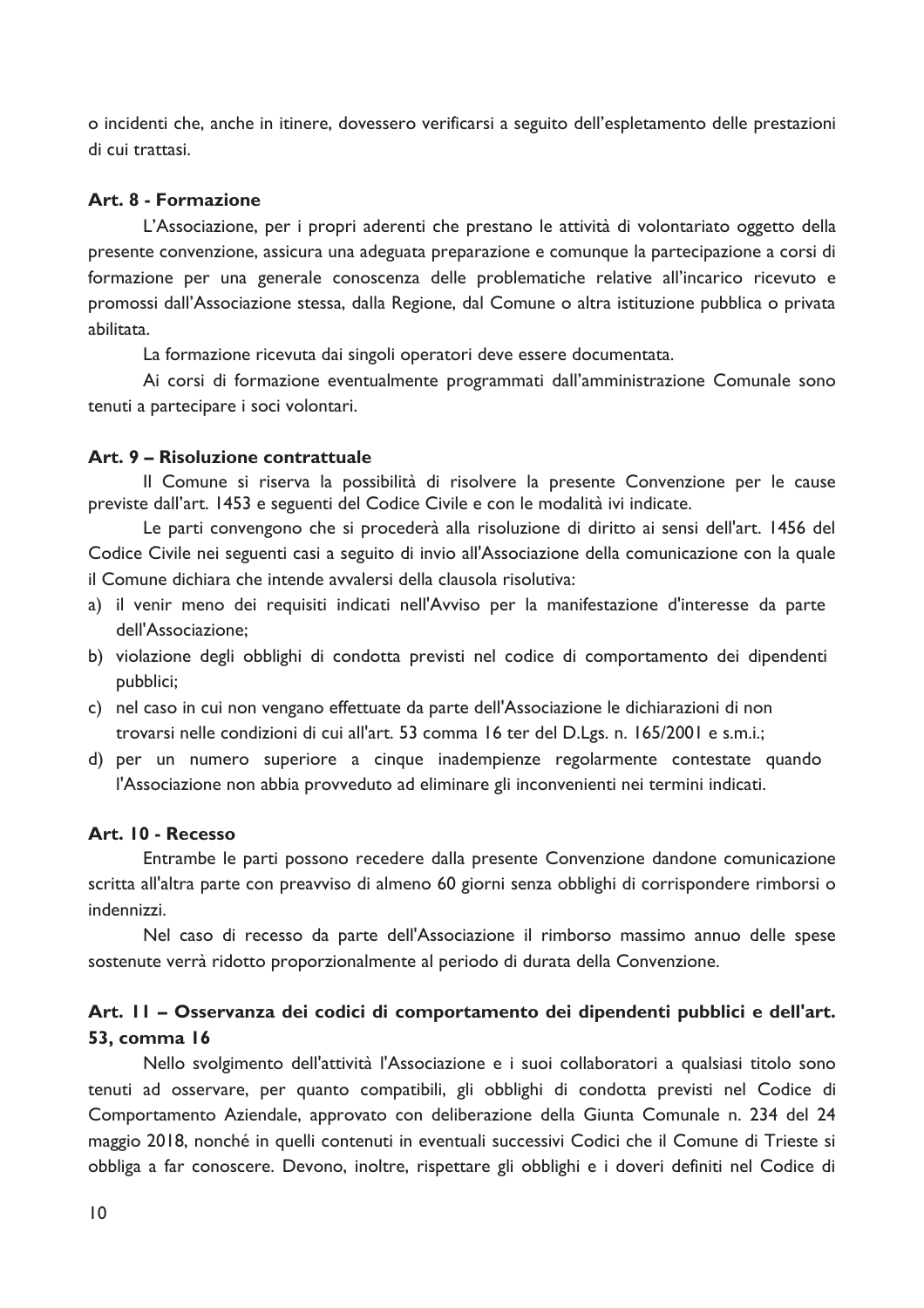Comportamento dei Dipendenti Pubblici, approvato con D.P.R. 16.4.2013 n. 62, che vengono consegnati in copia all'atto della sottoscrizione della convenzione.

La violazione di detti obblighi di condotta può comportare la risoluzione o decadenza del rapporto di cui al presente Convenzione.

Il presente atto può essere altresì risolto nel caso in cui non vengano effettuate da parte dell'Associazione le dichiarazioni di non trovarsi nelle condizioni di cui all'art. 53 comma 16 ter del D.Lgs. n. 165/2001 e s.m.i. (non aver concluso contratti di lavoro subordinato o autonomo e comunque non aver attribuito incarichi a dipendenti cessati del Comune di Trieste che hanno esercitato nei suoi confronti poteri autoritativi o negoziali per conto della stessa Amministrazione per il triennio successivo alla cessazione del rapporto).

#### Art. 12 – Rispetto dei diritti e della dignità degli utenti

L'Associazione si impegna a svolgere le attività oggetto della presente convenzione nel rispetto dei diritti e della dignità degli utenti, ad operare nei confronti degli utenti in modo da rispettare le convinzioni etiche, morali e religiose degli stessi.

#### Art. 13 – Modifiche nelle finalità dell'Associazione

Allorquando intervengano modificazioni significative nelle finalità dell'Associazione, nella sua natura, negli operatori e nelle strutture, l'Associazione stessa ne deve dare tempestiva comunicazione.

Nel caso in cui le modificazioni di cui sopra siano tali da far venire meno i requisiti che avevano determinato l'iscrizione dell'Associazione nel Registro generale del volontariato organizzato della Regione Friuli Venezia Giulia, la convenzione si intende decaduta sin dalla data delle avvenute modificazioni.

#### Art. 14 - Domicilio

Agli effetti del presente atto l'Associazione elegge domicilio a Trieste presso la sede di via San Giorgio n. 3.

#### Art. 15 - Tutela dei dati personali

Ai sensi del D. Lgs. 196/2003 (di seguito "Codice Privacy"), e successive modifiche e integrazioni, e dell'art. 13 del Regolamento UE n. 2016/679 (di seguito "GDPR 2016/679"), recante disposizioni a tutela delle persone e di altri soggetti rispetto al trattamento dei dati personali, si informa che i dati personali forniti dall'Associazione formeranno oggetto di trattamento nel rispetto degli obblighi di riservatezza previsti dalla normativa sopra richiamata cui è tenuto il Comune, secondo l'informativa allegata (All 1).

#### Art. 16 - Controversie

Tutte le controversie derivanti dal presente atto, non risolvibili in via amministrativa, saranno devolute alla cognizione dell'Autorità Giurisdizionale Ordinaria. Il Foro competente è quello di Trieste.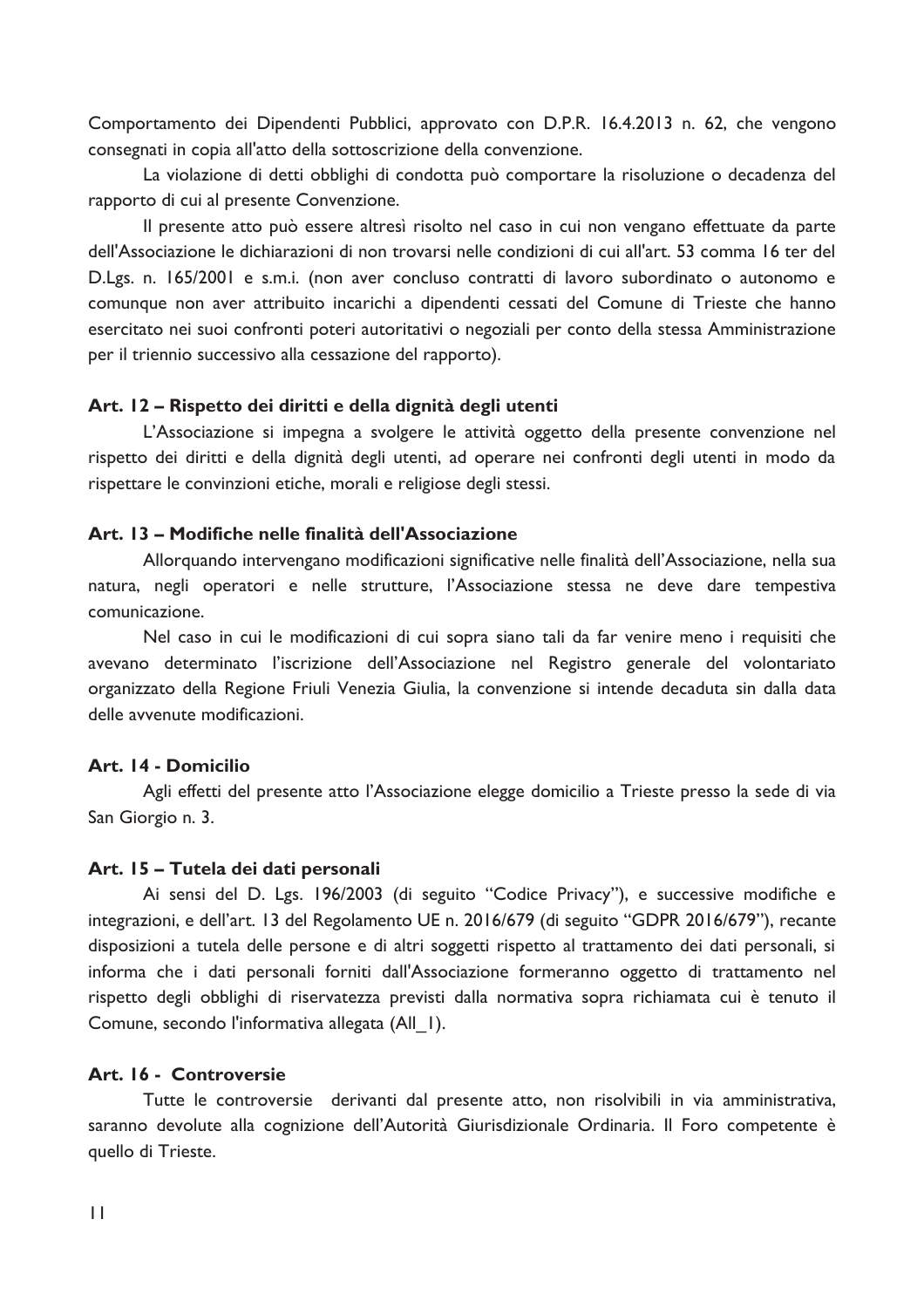#### Art. 17 - Spese

Tutte le spese, imposte, e tasse inerenti e conseguenti al presente contratto sono a completo carico dell'Associazione.

## Art. 18 - Accettazione espressa

Ai sensi e agli effetti dell'art. 1341, secondo comma del Codice Civile l'Associazione approva specificatamente le clausole contenute negli articoli 3, 4, 5, 6, 7, 8, 9, 10, 11, 12, 13.

Fatto in duplice copia, letto, approvato e sottoscritto.

Trieste,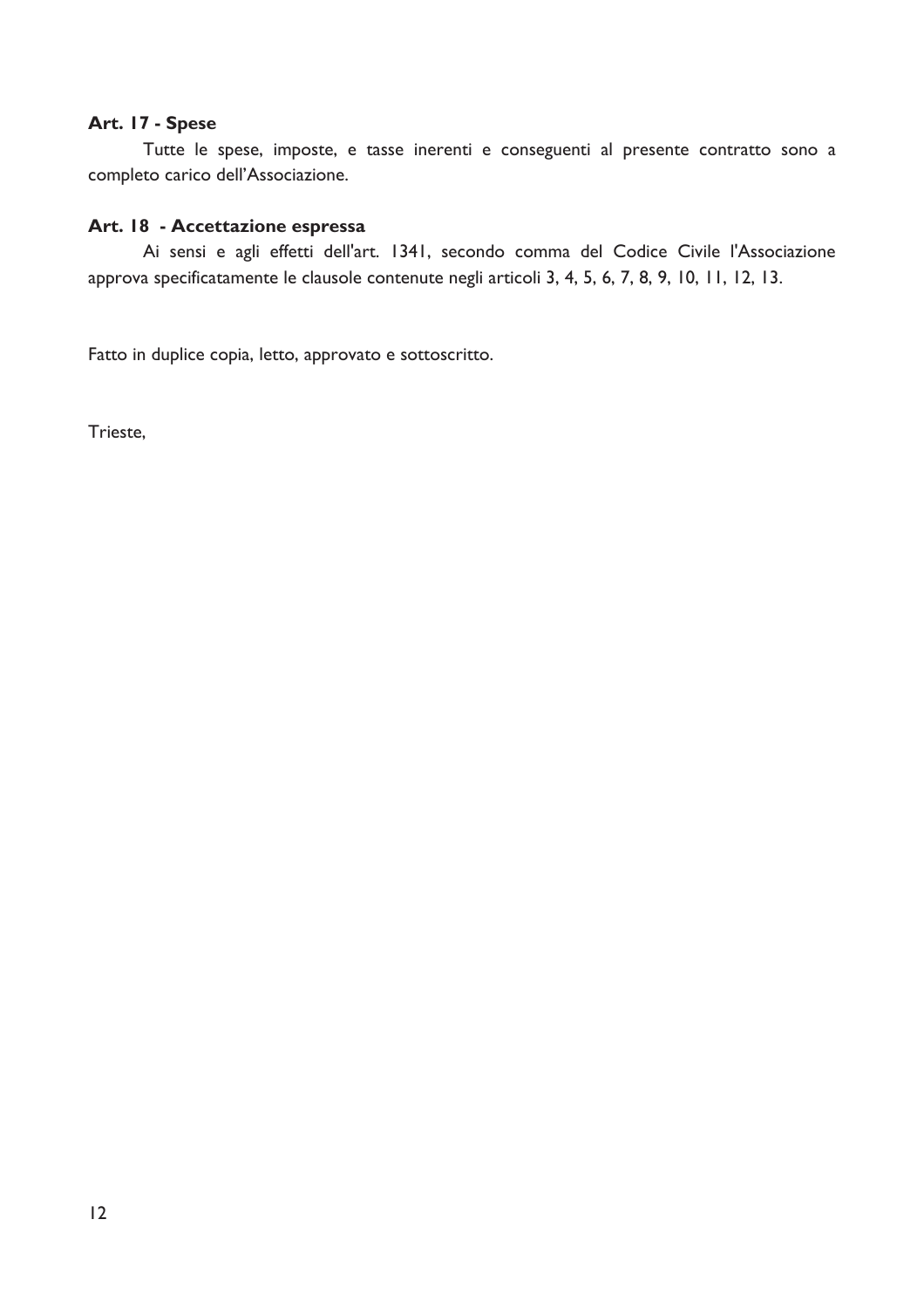### **INFORMATIVA SULLA PROTEZIONE DEI DATI** ai sensi dell'art. 13 del del Regolamento UE n. 679/2016

Con l'entrata in vigore il 25 maggio 2018 del Regolamento UE 2016/679 GDPR - General Data Protection Regulation -, il Comune di Trieste, titolare dei dati ai sensi del regolamento UE 2016/679, è tenuto a fornire informazioni riguardanti l'utilizzo dei dati personali in suo possesso. Per trattamento di dati personali si intende qualsiasi operazione, o insieme di operazioni, compiute con o senza l'ausilio di processi automatizzati, applicate a dati personali o all'insieme di dati personali, anche se non registrati in una banca di dati, come la raccolta, la registrazione, l'organizzazione, la strutturazione, la conservazione, l'elaborazione, la selezione. - il blocco, l'adattamento o la modifica, l'estrazione, la consultazione, l'uso, la comunicazione mediante trasmissione, la diffusione o qualsiasi altra forma di messa a disposizione, il raffronto o l'interconnessione, la limitazione, la cancellazione o la distruzione di dati personali.

### Oggetto del trattamento - Base Giuridica - Finalità

I dati personali in possesso dell'Ente sono raccolti nelle forme previste dalla legge.

I dati vengono trattati nel rispetto degli obblighi di correttezza, liceità e trasparenza imposti dalla citata normativa, con tutela della riservatezza e dei diritti degli interessati. Il conferimento dei datirichiesti con la modulistica predisposta, anche con accesso ai servizi on line al sito Istituzionale dell'Ente, è necessario, ai sensi delle vigenti norme di legge e regolamentari in materia, e il loro mancato conferimento potrebbe pregiudicare l'accesso all'esercizio di diritti o di servizi erogati dall'Ente.

La base giuridica del trattamento dei dati personali è costituita dall'adempimento di obblighi legali o dall'esecuzione di compiti di interesse pubblico o connesso all'esercizio di poteri pubblici di cui è investito l'Ente. Le finalità, cui sono destinati i trattamenti dei dati personali, rientrano in quelle previste dalle leggi e dai regolamenti, da esse previsti, che regolano le funzioni e i compiti istituzionali del Comune e, in particolar modo, con riferimento al trattamento di categorie particolari di dati personali, le stesse si ricollegano alle funzioni esercitate in vista di un interesse pubblico rilevante previsto dal Diritto dell'unione europea, da disposizioni di legge dell'ordinamento interno o dai regolamenti, nei casi previsti dalla legge, oltreché alle materie indicate nell'art. 2 sexies, comma 2, lett. a alla lett. z e segg., del decreto legislativo n. 101 del 10 agosto 2018.

### Modalità di trattamento e durata del trattamento dei dati

In relazione alle indicate finalità, il trattamento dei dati personali avviene mediante strumenti manuali e/o informatici con logiche di organizzazione ed elaborazione strettamente correlate alle finalità previste dalle stesse norme che regolano le attività istituzionali dell'ente comunque in modo da garantire la sicurezza, l'integrità e la riservatezza dei dati stessi. Ai fini di pubblico interesse il trattamento può essere effettuato anche oltre il periodo di tempo necessario per conseguire i diversi scopi per i quali i dati sono stati in precedenza raccolti o trattati.

### Responsabili del trattamento

Per le finalità precedentemente indicate e il conseguimento degli scopi istituzionali dell'Ente, i dati personali possono essere comunicati ai soggetti esterni che trattano i dati per conto del Comune opportunamente designati "Responsabili del trattamento" (es. società di servizi di digitalizzazione dati, di archiviazione, dematerializzazione, conservazione documentale, gestione di posta elettronica, di banche dati, Società private o pubbliche di servizi e di riscossioni) e alle altre categorie di soggetti nei confronti dei quali le comunicazioni sono necessarie in quanto previste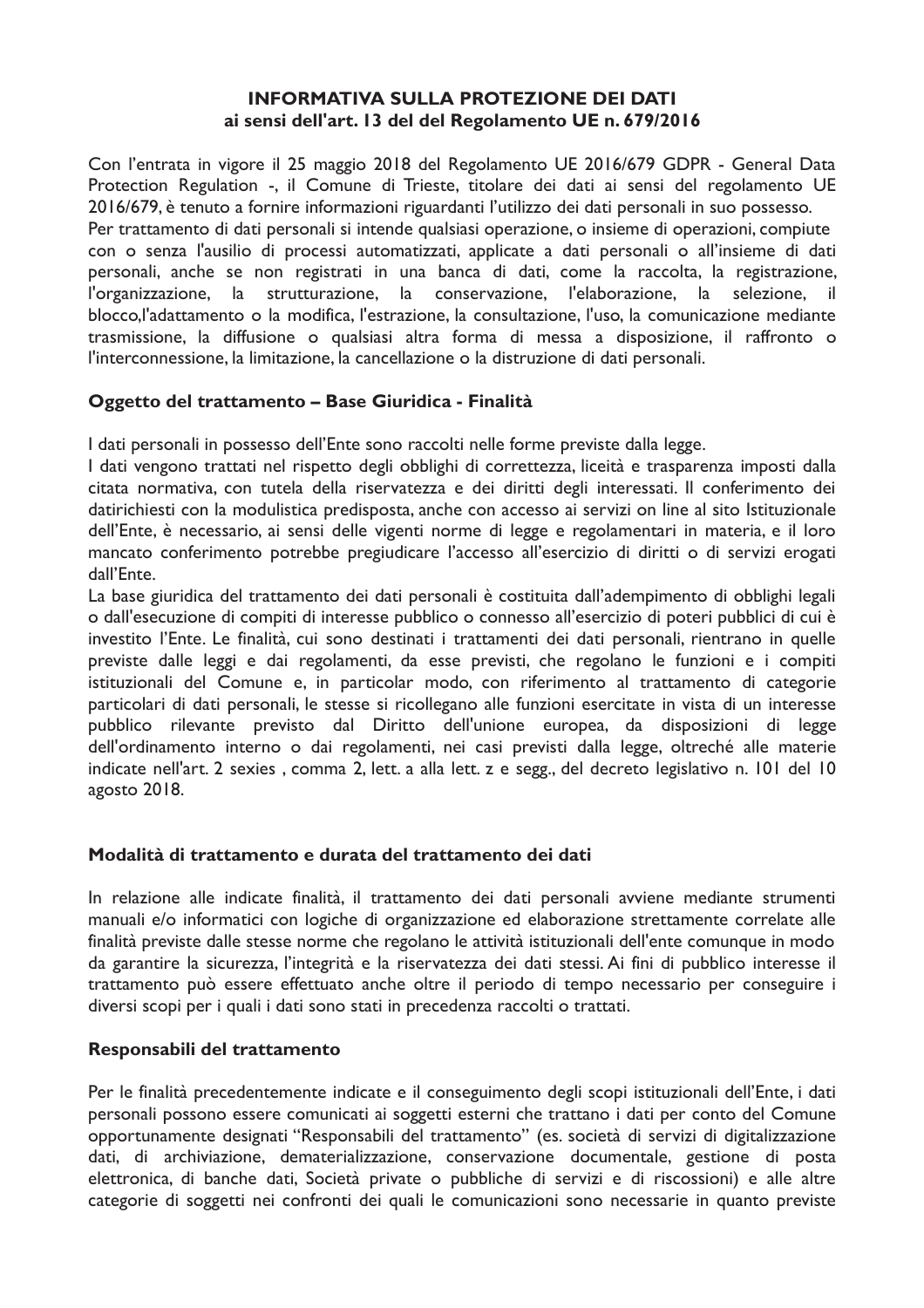dalle norme di riferimento di ciascuna attività o obbligatorie, quali altri Enti e Organismi Pubblici e Istituzioni centrali e periferiche, Istituti previdenziali, assicurativi, del Servizio Sanitario Nazionale e Regionale, Istituzioni giurisdizionali, Tesoriere dell'Ente, a meno che tali soggetti non siano già contitolari in virtù di specifici accordi.

## Conservazione dei dati

I dati personali sono trattati e conservati per il tempo necessario per adempiere alle finalità e con le eccezioni di cui è stato detto sopra.

## Diritti dell'interessato

Ai sensi degli articoli 13, comma 2, lettere (b) e (d), nonché da 15 a 21 del Regolamento, l'interessato potrà, nei casi previsti, esercitare i seguenti diritti:

- chiedere l'accesso ai dati personali che lo riguardano e ottenerne copia;
- · ottenere la rettifica dei dati personali inesatti che lo riguardano;
- chiedere la cancellazione dei dati personali che lo riguardano;
- · ottenere la limitazione del trattamento dei dati personali che lo riguardano;
- ricevere i dati personali che lo riguardano in un formato strutturato, di uso comune e leggibile, da dispositivo automatico ai fini dell'esercizio del diritto alla portabilità;
- · opporsi al trattamento dei dati personali che lo riguardano.

L'esercizio dei diritti potrà avvenire attraverso l'invio di una richiesta all'indirizzo di posta elettronica dpo.privacy@comune.trieste.it

L'interessato ha il diritto di proporre reclamo ai sensi dell'articolo 77 del Regolamento 2016/679 al Garante per la Protezione dei Dati Personali, con sede in Roma via di Monte Citorio 121 (tel. +39 06696771), seguendo le procedure e le indicazioni pubblicate sul sito web della stessa Autorità Garante www.garanteprivacy.it

### Responsabile della Protezione Dati

Il Responsabile della Protezione dei Dati dell'Ente è il dott. Andrea Ciappesoni che può essere contattato scrivendo presso la sede legale del Comune all'indirizzo di posta elettronica dpo.privacy@comune.trieste.it